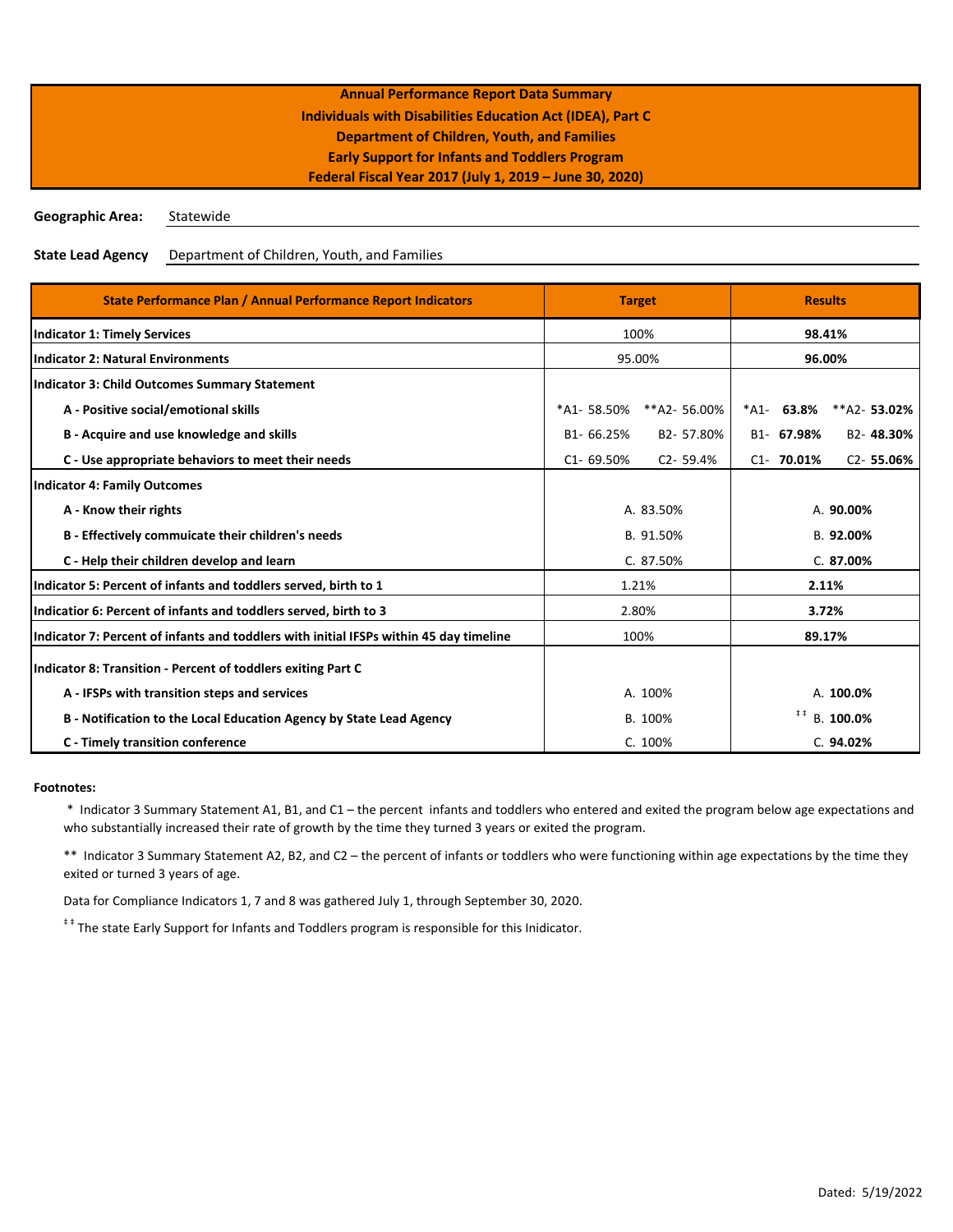| <b>Annual Performance Report Data Summary</b>                     |  |
|-------------------------------------------------------------------|--|
| <b>Individuals with Disabilities Education Act (IDEA), Part C</b> |  |
| Department of Children, Youth, and Families                       |  |
| <b>Early Support for Infants and Toddlers Program</b>             |  |
| Federal Fiscal Year 2019 (July 1, 2019-June 30, 2020)             |  |
|                                                                   |  |

**Geographic Area:** Adams County

**Local Lead Agency** Columbia Basin Health Association

| State Performance Plan / Annual Performance Report Indicators                          | <b>Target</b>                 | <b>Results</b>                 |  |
|----------------------------------------------------------------------------------------|-------------------------------|--------------------------------|--|
| <b>Indicator 1: Timely Services</b>                                                    | 100%                          | 99.21%                         |  |
| <b>Indicator 2: Natural Environments</b>                                               | 95.00%                        | 100.00%                        |  |
| <b>Indicator 3: Child Outcomes Summary Statement</b>                                   |                               |                                |  |
| A - Positive social/emotional skills                                                   | *A1-58.50%<br>**A2-56.00%     | 89.4%<br>**A2-63.89%<br>*A1-   |  |
| B - Acquire and use knowledge and skills                                               | B1-66.25%<br>B2-57.80%        | B1-97.10%<br>B2-63.89%         |  |
| C - Use appropriate behaviors to meet their needs                                      | $C1 - 69.50%$<br>$C2 - 59.4%$ | $C2 - 58.33%$<br>$C1 - 92.65%$ |  |
| <b>Indicator 4: Family Outcomes</b>                                                    |                               |                                |  |
| A - Know their rights                                                                  | A. 83.50%                     | A. 86.00%                      |  |
| B - Effectively commuicate their children's needs                                      | B. 91.50%                     | B. 87.00%                      |  |
| C - Help their children develop and learn                                              | C. 87.50%                     | C. 75.00%                      |  |
| Indicator 5: Percent of infants and toddlers served, birth to 1                        | 1.21%                         | 2.87%                          |  |
| Indicatior 6: Percent of infants and toddlers served, birth to 3                       | 2.80%                         | 8.62%                          |  |
| Indicator 7: Percent of infants and toddlers with initial IFSPs within 45 day timeline | 100%                          | 100.00%                        |  |
| Indicator 8: Transition - Percent of toddlers exiting Part C                           |                               |                                |  |
| A - IFSPs with transition steps and services                                           | A. 100%                       | A. 100.0%                      |  |
| B - Notification to the Local Education Agency by State Lead Agency                    | B. 100%                       | #<br>B. 100.0%                 |  |
| C - Timely transition conference                                                       | C. 100%                       | C. 98.25%                      |  |

### **Footnotes:**

 \* Indicator 3 Summary Statement A1, B1, and C1 – the percent infants and toddlers who entered and exited the program below age expectations and who substantially increased their rate of growth by the time they turned 3 years or exited the program.

\*\* Indicator 3 Summary Statement A2, B2, and C2 – the percent of infants or toddlers who were functioning within age expectations by the time they exited or turned 3 years of age.

\*\*\* Indicator 4 - return rate was too low to produce a representative result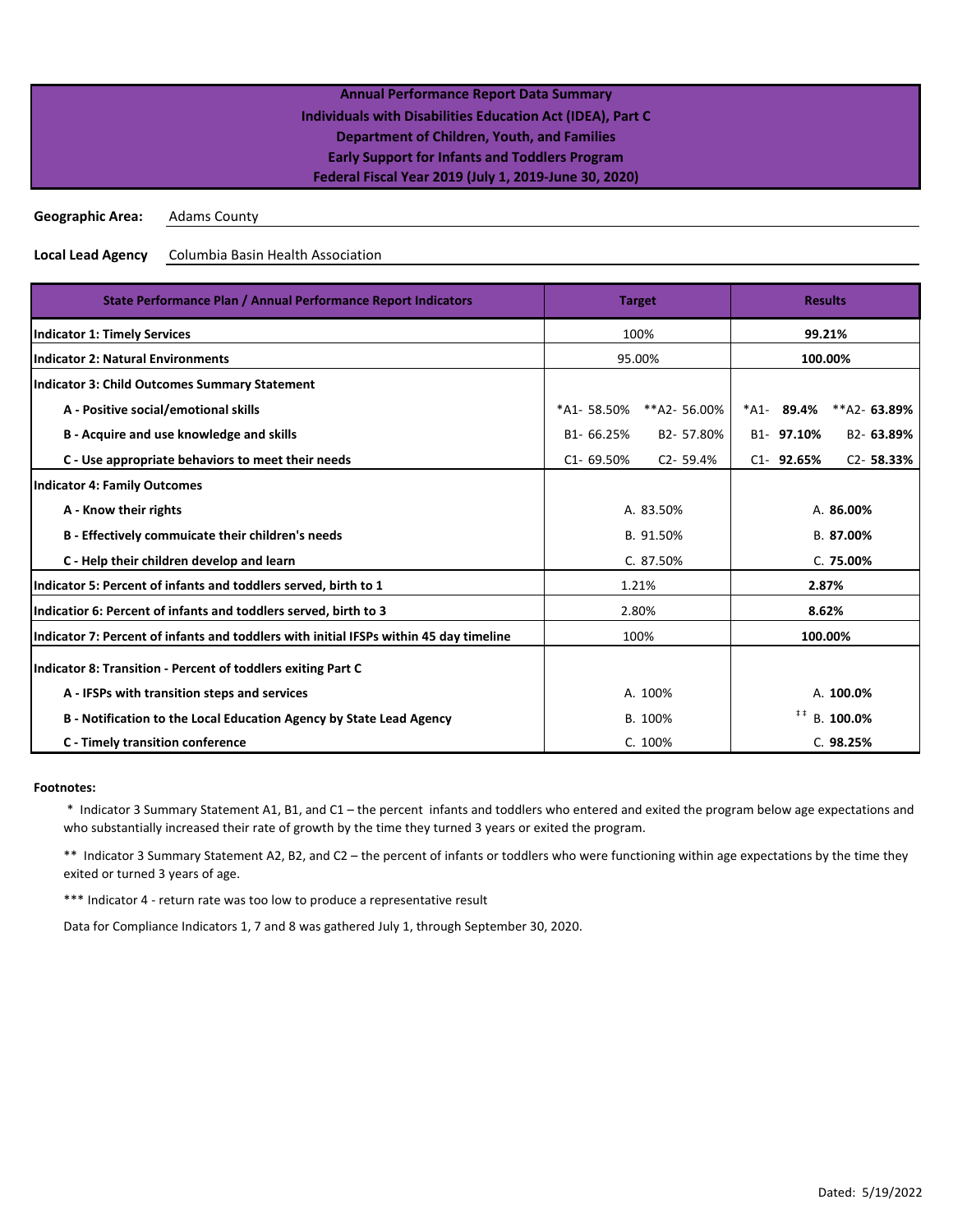| <b>Annual Performance Report Data Summary</b>                     |  |
|-------------------------------------------------------------------|--|
| <b>Individuals with Disabilities Education Act (IDEA), Part C</b> |  |
| Department of Children, Youth, and Families                       |  |
| <b>Early Support for Infants and Toddlers Program</b>             |  |
| Federal Fiscal Year 2019 (July 1, 2019-June 30, 2020)             |  |
|                                                                   |  |

**Geographic Area:** Asotin County

**Local Lead Agency** Asotin County Community Services

| State Performance Plan / Annual Performance Report Indicators                          |               | <b>Target</b> |                                    |                | <b>Results</b> |
|----------------------------------------------------------------------------------------|---------------|---------------|------------------------------------|----------------|----------------|
| <b>Indicator 1: Timely Services</b>                                                    | 100%          |               | 100.00%                            |                |                |
| <b>Indicator 2: Natural Environments</b>                                               | 95.00%        |               | 100.00%                            |                |                |
| Indicator 3: Child Outcomes Summary Statement                                          |               |               |                                    |                |                |
| A - Positive social/emotional skills                                                   | *A1-58.50%    | **A2-56.00%   | *A1-                               | 79.0%          | **A2-55.00%    |
| B - Acquire and use knowledge and skills                                               | B1-66.25%     | B2-57.80%     |                                    | B1-89.47%      | B2-45.00%      |
| C - Use appropriate behaviors to meet their needs                                      | $C1 - 69.50%$ | $C2 - 59.4%$  |                                    | $C1 - 90.00\%$ | $C2 - 60.00\%$ |
| <b>Indicator 4: Family Outcomes</b>                                                    |               |               |                                    |                |                |
| A - Know their rights                                                                  | A. 83.50%     |               | A. n/A                             |                |                |
| B - Effectively commuicate their children's needs                                      | B. 91.50%     |               | B. n/A                             |                |                |
| C - Help their children develop and learn                                              | C. 87.50%     |               | C. n/A                             |                |                |
| Indicator 5: Percent of infants and toddlers served, birth to 1                        | 1.21%         |               | 3.76%                              |                |                |
| Indicatior 6: Percent of infants and toddlers served, birth to 3                       | 2.80%         |               | 5.41%                              |                |                |
| Indicator 7: Percent of infants and toddlers with initial IFSPs within 45 day timeline | 100%          |               | 91.67%                             |                |                |
| Indicator 8: Transition - Percent of toddlers exiting Part C                           |               |               |                                    |                |                |
| A - IFSPs with transition steps and services                                           | A. 100%       |               | A. 100.0%                          |                |                |
| B - Notification to the Local Education Agency by State Lead Agency                    | B. 100%       |               | $\ddagger$ $\ddagger$<br>B. 100.0% |                |                |
| C - Timely transition conference                                                       |               | C. 100%       |                                    |                | C. 100.00%     |

### **Footnotes:**

 \* Indicator 3 Summary Statement A1, B1, and C1 – the percent infants and toddlers who entered and exited the program below age expectations and who substantially increased their rate of growth by the time they turned 3 years or exited the program.

\*\* Indicator 3 Summary Statement A2, B2, and C2 – the percent of infants or toddlers who were functioning within age expectations by the time they exited or turned 3 years of age.

\*\*\* Indicator 4 - return rate was too low to produce a representative result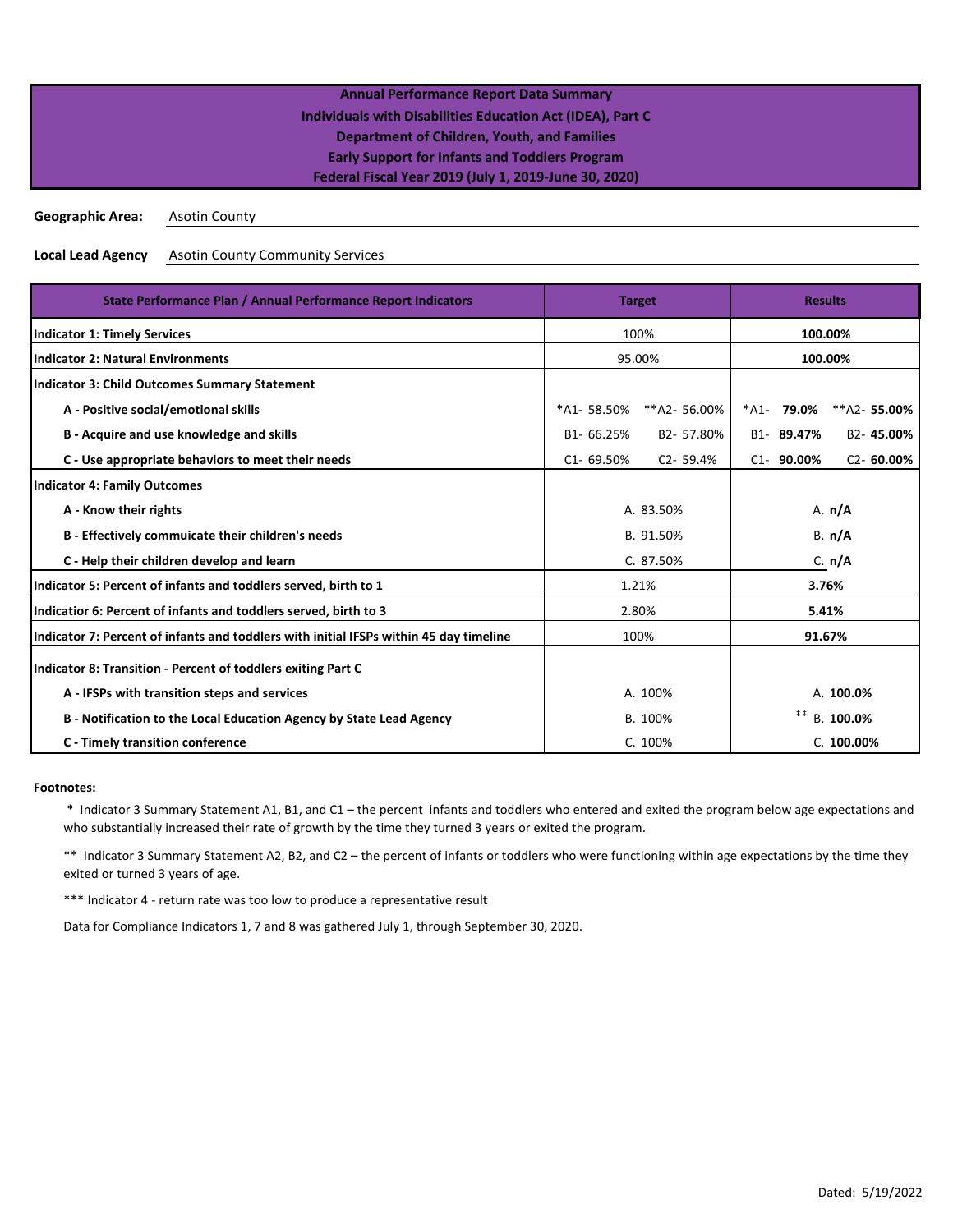| <b>Annual Performance Report Data Summary</b>                     |  |
|-------------------------------------------------------------------|--|
| <b>Individuals with Disabilities Education Act (IDEA), Part C</b> |  |
| <b>Department of Children, Youth, and Families</b>                |  |
| <b>Early Support for Infants and Toddlers Program</b>             |  |
| Federal Fiscal Year 2019 (July 1, 2019-June 30, 2020)             |  |
|                                                                   |  |

**Geographic Area:** Benton and Franklin Counties

**Local Lead Agency** Children's Developmental Center

| State Performance Plan / Annual Performance Report Indicators                          | <b>Target</b>                 | <b>Results</b>                     |  |
|----------------------------------------------------------------------------------------|-------------------------------|------------------------------------|--|
| <b>Indicator 1: Timely Services</b>                                                    | 100%                          | 100.00%                            |  |
| <b>Indicator 2: Natural Environments</b>                                               | 95.00%                        | 99.00%                             |  |
| <b>Indicator 3: Child Outcomes Summary Statement</b>                                   |                               |                                    |  |
| A - Positive social/emotional skills                                                   | *A1-58.50%<br>**A2-56.00%     | 61.6%<br>$**A2 - 57.52%$<br>*A1-   |  |
| B - Acquire and use knowledge and skills                                               | B2-57.80%<br>B1-66.25%        | B2-53.98%<br>B1- 65.38%            |  |
| C - Use appropriate behaviors to meet their needs                                      | $C1 - 69.50%$<br>$C2 - 59.4%$ | $C2 - 45.78%$<br>$C1 - 69.90%$     |  |
| <b>Indicator 4: Family Outcomes</b>                                                    |                               |                                    |  |
| A - Know their rights                                                                  | A. 83.50%                     | A. 96.00%                          |  |
| B - Effectively commuicate their children's needs                                      | B. 91.50%                     | B. 96.00%                          |  |
| C - Help their children develop and learn                                              | C. 87.50%                     | C. 94.00%                          |  |
| Indicator 5: Percent of infants and toddlers served, birth to 1                        | 1.21%                         | 2.04%                              |  |
| Indicatior 6: Percent of infants and toddlers served, birth to 3                       | 2.80%                         | 2.83%                              |  |
| Indicator 7: Percent of infants and toddlers with initial IFSPs within 45 day timeline | 100%                          | 88.48%                             |  |
| Indicator 8: Transition - Percent of toddlers exiting Part C                           |                               |                                    |  |
| A - IFSPs with transition steps and services                                           | A. 100%                       | A. 100.0%                          |  |
| B - Notification to the Local Education Agency by State Lead Agency                    | B. 100%                       | $\ddagger$ $\ddagger$<br>B. 100.0% |  |
| C - Timely transition conference                                                       | C. 100%                       | C. 98.82%                          |  |

### **Footnotes:**

 \* Indicator 3 Summary Statement A1, B1, and C1 – the percent infants and toddlers who entered and exited the program below age expectations and who substantially increased their rate of growth by the time they turned 3 years or exited the program.

\*\* Indicator 3 Summary Statement A2, B2, and C2 – the percent of infants or toddlers who were functioning within age expectations by the time they exited or turned 3 years of age.

\*\*\* Indicator 4 - return rate was too low to produce a representative result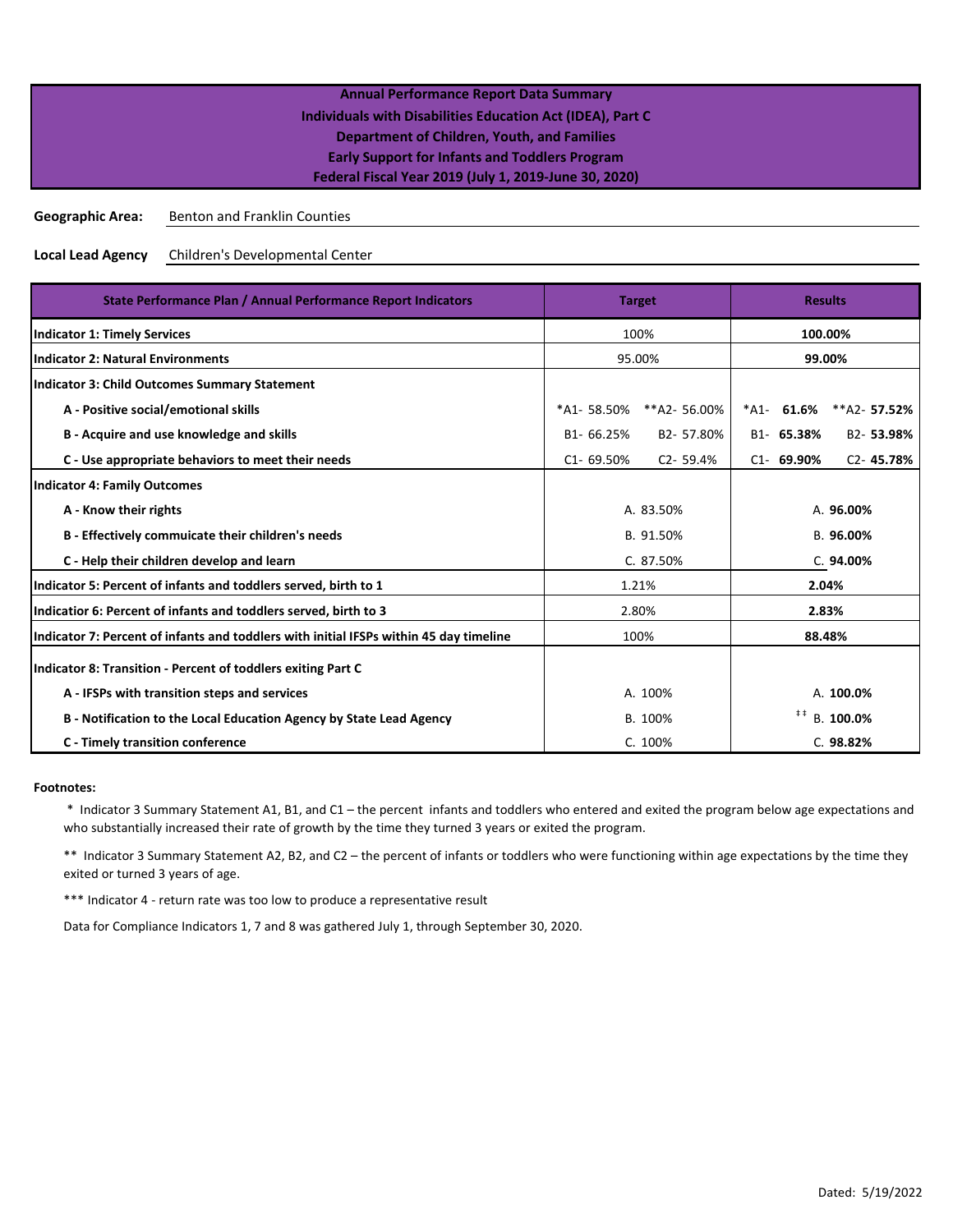**Geographic Area:** Chelan, Douglas and Grant Counties

**Local Lead Agency** North Central Educational Service District 171

| State Performance Plan / Annual Performance Report Indicators                          | <b>Target</b>                 | <b>Results</b>                     |  |
|----------------------------------------------------------------------------------------|-------------------------------|------------------------------------|--|
| <b>Indicator 1: Timely Services</b>                                                    | 100%                          | 99.54%                             |  |
| <b>Indicator 2: Natural Environments</b>                                               | 95.00%                        | 100.00%                            |  |
| Indicator 3: Child Outcomes Summary Statement                                          |                               |                                    |  |
| A - Positive social/emotional skills                                                   | **A2- 56.00%<br>*A1- 58.50%   | $*$ A1-45.1%<br>$*A2-$ 36.74%      |  |
| B - Acquire and use knowledge and skills                                               | B1-66.25%<br>B2-57.80%        | B1-49.33%<br>B2-37.11%             |  |
| C - Use appropriate behaviors to meet their needs                                      | $C1 - 69.50%$<br>$C2 - 59.4%$ | $C2 - 50.91%$<br>$C1 - 67.32%$     |  |
| <b>Indicator 4: Family Outcomes</b>                                                    |                               |                                    |  |
| A - Know their rights                                                                  | A. 83.50%                     | A. 81.00%                          |  |
| B - Effectively commuicate their children's needs                                      | B. 91.50%                     | B. 89.00%                          |  |
| C - Help their children develop and learn                                              | C. 87.50%                     | C. 89.00%                          |  |
| Indicator 5: Percent of infants and toddlers served, birth to 1                        | 1.21%                         | 1.28%                              |  |
| Indicatior 6: Percent of infants and toddlers served, birth to 3                       | 2.80%                         | 4.23%                              |  |
| Indicator 7: Percent of infants and toddlers with initial IFSPs within 45 day timeline | 100%                          | 93.14%                             |  |
| Indicator 8: Transition - Percent of toddlers exiting Part C                           |                               |                                    |  |
| A - IFSPs with transition steps and services                                           | A. 100%                       | A. 100.0%                          |  |
| B - Notification to the Local Education Agency by State Lead Agency                    | B. 100%                       | $\ddagger$ $\ddagger$<br>B. 100.0% |  |
| C - Timely transition conference                                                       | C. 100%                       | C. 96.67%                          |  |

### **Footnotes:**

 \* Indicator 3 Summary Statement A1, B1, and C1 – the percent infants and toddlers who entered and exited the program below age expectations and who substantially increased their rate of growth by the time they turned 3 years or exited the program.

\*\* Indicator 3 Summary Statement A2, B2, and C2 – the percent of infants or toddlers who were functioning within age expectations by the time they exited or turned 3 years of age.

\*\*\* Indicator 4 - return rate was too low to produce a representative result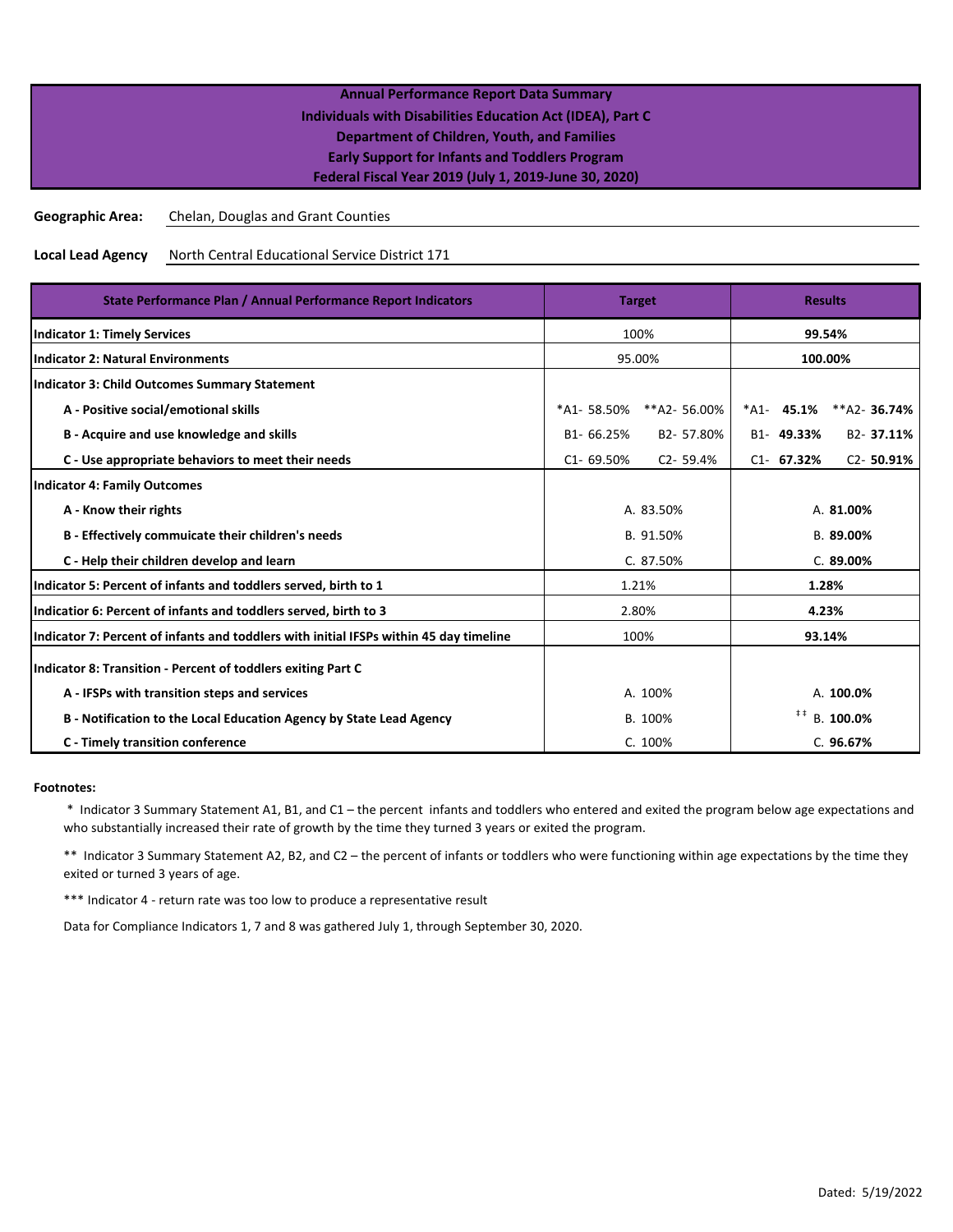| <b>Annual Performance Report Data Summary</b>              |  |
|------------------------------------------------------------|--|
| Individuals with Disabilities Education Act (IDEA), Part C |  |
| Department of Children, Youth, and Families                |  |
| <b>Early Support for Infants and Toddlers Program</b>      |  |
| Federal Fiscal Year 2019 (July 1, 2019-June 30, 2020)      |  |

**Geographic Area:** Clallam and Jefferson Counties

**Local Lead Agency** Concerned Citizens

| State Performance Plan / Annual Performance Report Indicators                          | <b>Target</b>                 | <b>Results</b>                     |
|----------------------------------------------------------------------------------------|-------------------------------|------------------------------------|
| <b>Indicator 1: Timely Services</b>                                                    | 100%                          | 98.36%                             |
| <b>Indicator 2: Natural Environments</b>                                               | 95.00%                        | 100.00%                            |
| Indicator 3: Child Outcomes Summary Statement                                          |                               |                                    |
| A - Positive social/emotional skills                                                   | **A2- 56.00%<br>*A1-58.50%    | $*$ A1-84.1%<br>$*A2 - 71.72%$     |
| B - Acquire and use knowledge and skills                                               | B1-66.25%<br>B2-57.80%        | B1-82.69%<br>B2-64.93%             |
| C - Use appropriate behaviors to meet their needs                                      | $C1 - 69.50%$<br>$C2 - 59.4%$ | $C2 - 61.09%$<br>$C1 - 85.72%$     |
| <b>Indicator 4: Family Outcomes</b>                                                    |                               |                                    |
| A - Know their rights                                                                  | A. 83.50%                     | A. 87.50%                          |
| B - Effectively commuicate their children's needs                                      | B. 91.50%                     | B. 93.00%                          |
| C - Help their children develop and learn                                              | C. 87.50%                     | C. 91.50%                          |
| Indicator 5: Percent of infants and toddlers served, birth to 1                        | 1.21%                         | 0.70%                              |
| Indicatior 6: Percent of infants and toddlers served, birth to 3                       | 2.80%                         | 2.79%                              |
| Indicator 7: Percent of infants and toddlers with initial IFSPs within 45 day timeline | 100%                          | 91.67%                             |
| Indicator 8: Transition - Percent of toddlers exiting Part C                           |                               |                                    |
| A - IFSPs with transition steps and services                                           | A. 100%                       | A. 100.0%                          |
| B - Notification to the Local Education Agency by State Lead Agency                    | B. 100%                       | $\ddagger$ $\ddagger$<br>B. 100.0% |
| C - Timely transition conference                                                       | C. 100%                       | C.91.31%                           |

### **Footnotes:**

 \* Indicator 3 Summary Statement A1, B1, and C1 – the percent infants and toddlers who entered and exited the program below age expectations and who substantially increased their rate of growth by the time they turned 3 years or exited the program.

\*\* Indicator 3 Summary Statement A2, B2, and C2 – the percent of infants or toddlers who were functioning within age expectations by the time they exited or turned 3 years of age.

\*\*\* Indicator 4 - return rate was too low to produce a representative result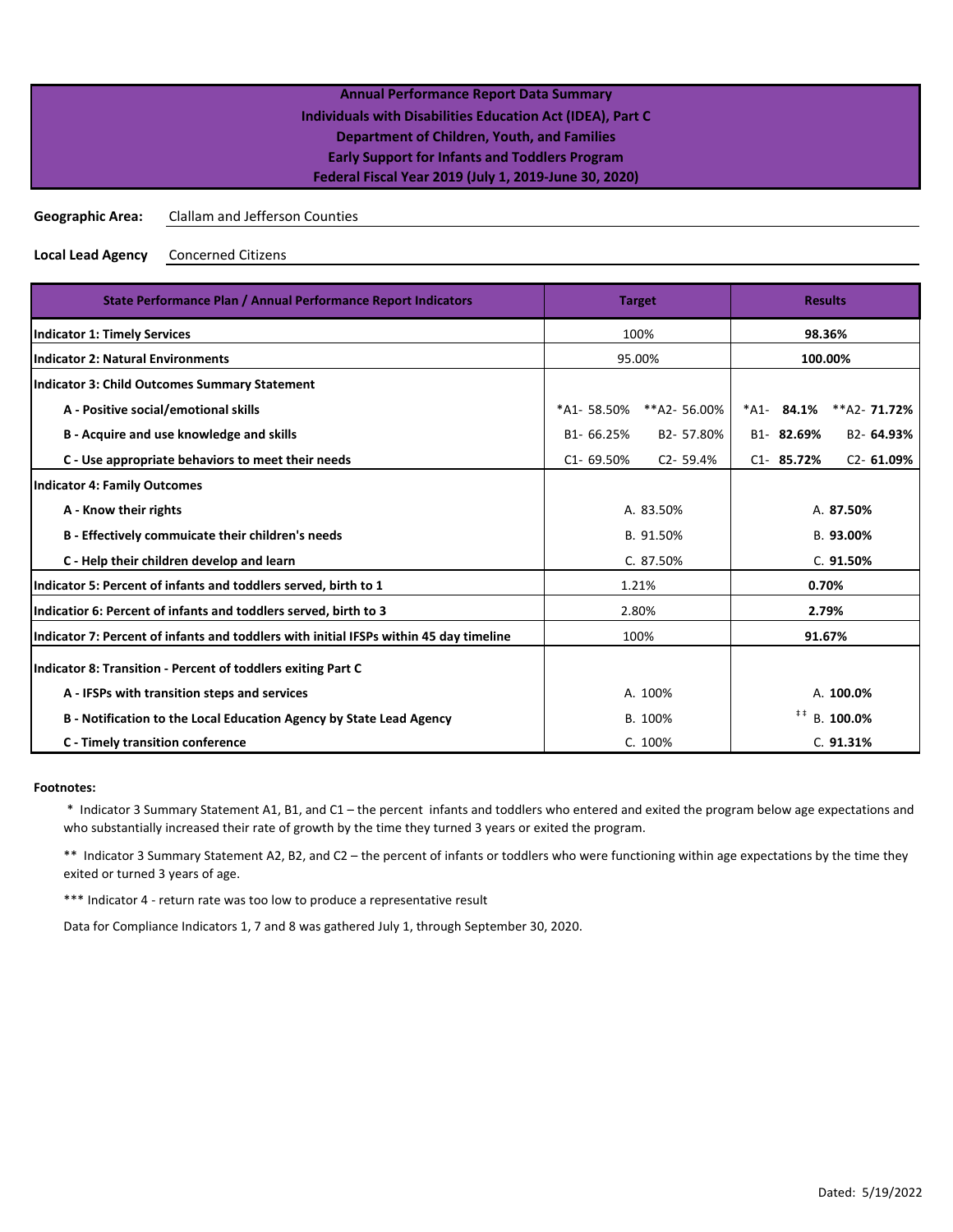| <b>Annual Performance Report Data Summary</b>              |  |
|------------------------------------------------------------|--|
| Individuals with Disabilities Education Act (IDEA), Part C |  |
| <b>Department of Children, Youth, and Families</b>         |  |
| <b>Early Support for Infants and Toddlers Program</b>      |  |
| Federal Fiscal Year 2019 (July 1, 2019-June 30, 2020)      |  |
|                                                            |  |

**Geographic Area:** Columbia and Walla Walla Counties

**Local Lead Agency** Educational Service District #123

| State Performance Plan / Annual Performance Report Indicators                          | <b>Target</b>                 | <b>Results</b>                       |  |
|----------------------------------------------------------------------------------------|-------------------------------|--------------------------------------|--|
| <b>Indicator 1: Timely Services</b>                                                    | 100%                          | 100.00%                              |  |
| <b>Indicator 2: Natural Environments</b>                                               | 95.00%                        | 100.00%                              |  |
| Indicator 3: Child Outcomes Summary Statement                                          |                               |                                      |  |
| A - Positive social/emotional skills                                                   | *A1-58.50%<br>**A2-56.00%     | 60.0%<br>$*A2 - 71.29%$<br>*A1-      |  |
| B - Acquire and use knowledge and skills                                               | B2-57.80%<br>B1-66.25%        | B1- 76.92%<br>B <sub>2</sub> -62.38% |  |
| C - Use appropriate behaviors to meet their needs                                      | $C1 - 69.50%$<br>$C2 - 59.4%$ | $C2 - 72.28%$<br>$C1 - 73.33%$       |  |
| <b>Indicator 4: Family Outcomes</b>                                                    |                               |                                      |  |
| A - Know their rights                                                                  | A. 83.50%                     | A. 88.00%                            |  |
| B - Effectively commuicate their children's needs                                      | B. 91.50%                     | B. 94.00%                            |  |
| C - Help their children develop and learn                                              | C. 87.50%                     | C.87.00%                             |  |
| Indicator 5: Percent of infants and toddlers served, birth to 1                        | 1.21%                         | 4.57%                                |  |
| Indicatior 6: Percent of infants and toddlers served, birth to 3                       | 2.80%                         | 5.42%                                |  |
| Indicator 7: Percent of infants and toddlers with initial IFSPs within 45 day timeline | 100%                          | 87.23%                               |  |
| Indicator 8: Transition - Percent of toddlers exiting Part C                           |                               |                                      |  |
| A - IFSPs with transition steps and services                                           | A. 100%                       | A. 100.0%                            |  |
| B - Notification to the Local Education Agency by State Lead Agency                    | B. 100%                       | $\ddagger$ $\ddagger$<br>B. 100.0%   |  |
| C - Timely transition conference                                                       | C. 100%                       | C. 96.92%                            |  |

### **Footnotes:**

 \* Indicator 3 Summary Statement A1, B1, and C1 – the percent infants and toddlers who entered and exited the program below age expectations and who substantially increased their rate of growth by the time they turned 3 years or exited the program.

\*\* Indicator 3 Summary Statement A2, B2, and C2 – the percent of infants or toddlers who were functioning within age expectations by the time they exited or turned 3 years of age.

\*\*\* Indicator 4 - return rate was too low to produce a representative result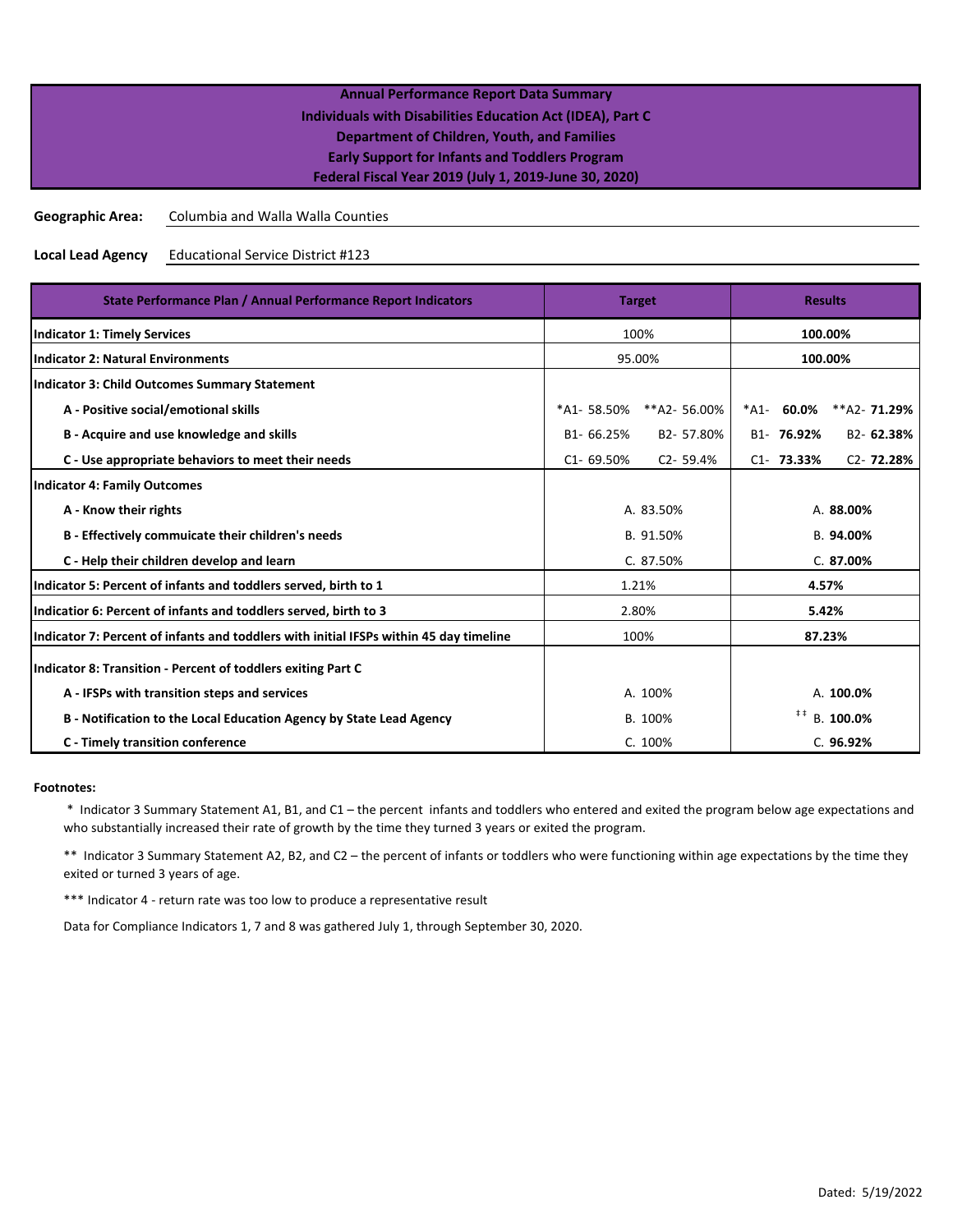**Geographic Area:** Clark, Klickitat, Pacific and Skamania Counties

**Local Lead Agency** Educational Service District #112

| State Performance Plan / Annual Performance Report Indicators                          | <b>Target</b>                 | <b>Results</b>                     |  |  |
|----------------------------------------------------------------------------------------|-------------------------------|------------------------------------|--|--|
| <b>Indicator 1: Timely Services</b>                                                    | 100%                          | 97.65%                             |  |  |
| <b>Indicator 2: Natural Environments</b>                                               | 95.00%                        | 98.71%                             |  |  |
| <b>Indicator 3: Child Outcomes Summary Statement</b>                                   |                               |                                    |  |  |
| A - Positive social/emotional skills                                                   | *A1-58.50%<br>**A2-56.00%     | *A1- 70.5%<br>$*A2 - 39.71%$       |  |  |
| B - Acquire and use knowledge and skills                                               | B1-66.25%<br>B2-57.80%        | B1-63.75%<br>B2-29.60%             |  |  |
| C - Use appropriate behaviors to meet their needs                                      | $C1 - 69.50%$<br>$C2 - 59.4%$ | $C2 - 50.91%$<br>$C1 - 67.32%$     |  |  |
| <b>Indicator 4: Family Outcomes</b>                                                    |                               |                                    |  |  |
| A - Know their rights                                                                  | A. 83.50%                     | A. 80.50%                          |  |  |
| B - Effectively commuicate their children's needs                                      | B. 91.50%                     | B. 79.00%                          |  |  |
| C - Help their children develop and learn                                              | C. 87.50%                     | C.85.50%                           |  |  |
| Indicator 5: Percent of infants and toddlers served, birth to 1                        | 1.21%                         | 1.80%                              |  |  |
| Indicatior 6: Percent of infants and toddlers served, birth to 3                       | 2.80%                         | 3.08%                              |  |  |
| Indicator 7: Percent of infants and toddlers with initial IFSPs within 45 day timeline | 100%                          | 85.95%                             |  |  |
| Indicator 8: Transition - Percent of toddlers exiting Part C                           |                               |                                    |  |  |
| A - IFSPs with transition steps and services                                           | A. 100%                       | A. 100.0%                          |  |  |
| B - Notification to the Local Education Agency by State Lead Agency                    | B. 100%                       | $\ddagger$ $\ddagger$<br>B. 100.0% |  |  |
| C - Timely transition conference                                                       | C. 100%                       | C. 99.57%                          |  |  |

### **Footnotes:**

 \* Indicator 3 Summary Statement A1, B1, and C1 – the percent infants and toddlers who entered and exited the program below age expectations and who substantially increased their rate of growth by the time they turned 3 years or exited the program.

\*\* Indicator 3 Summary Statement A2, B2, and C2 – the percent of infants or toddlers who were functioning within age expectations by the time they exited or turned 3 years of age.

\*\*\* Indicator 4 - return rate was too low to produce a representative result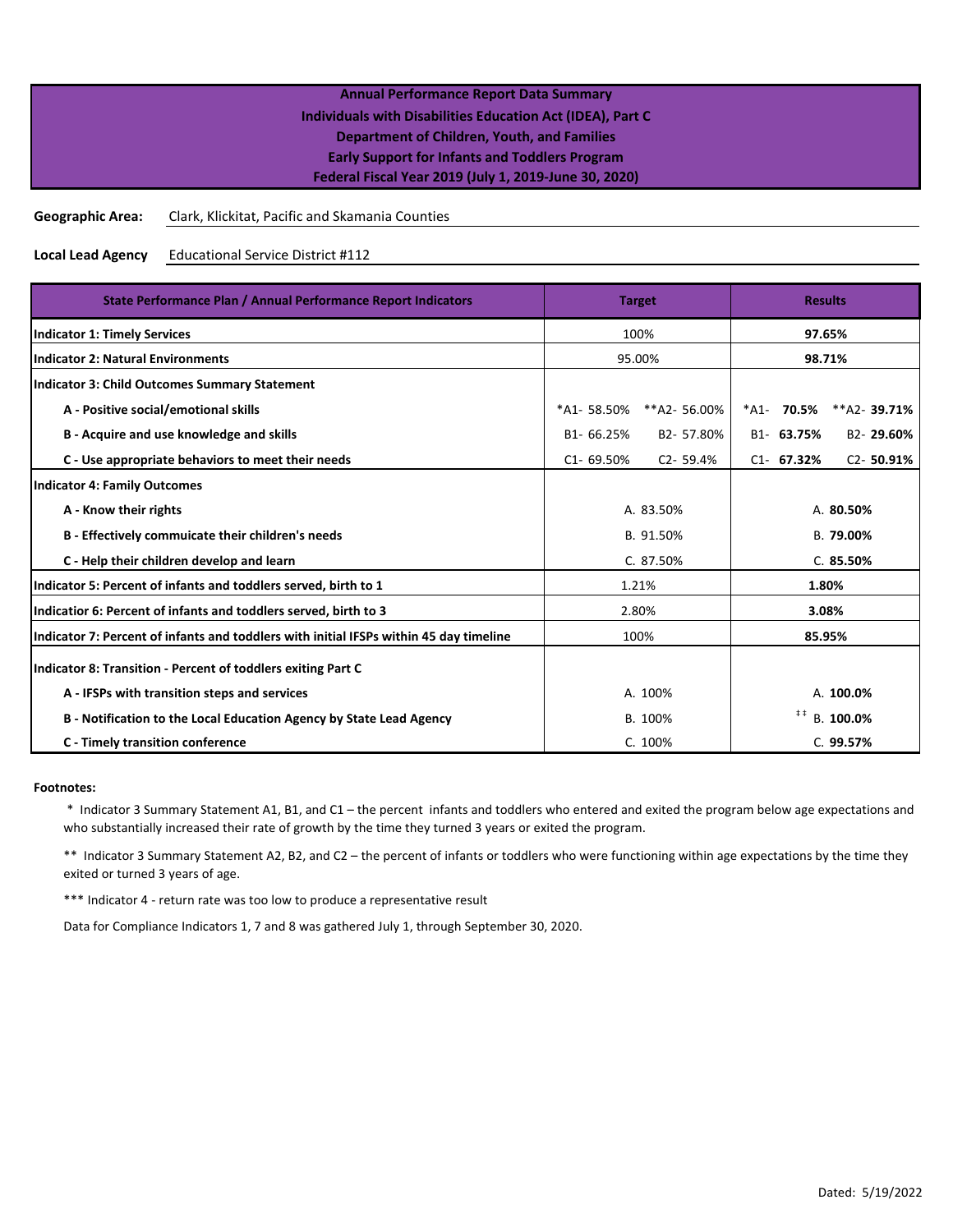| <b>Annual Performance Report Data Summary</b>              |  |
|------------------------------------------------------------|--|
| Individuals with Disabilities Education Act (IDEA), Part C |  |
| Department of Children, Youth, and Families                |  |
| <b>Early Support for Infants and Toddlers Program</b>      |  |
| Federal Fiscal Year 2019 (July 1, 2019-June 30, 2020)      |  |
|                                                            |  |

**Geographic Area:** Cowlitz and Wahkiakum Counties

**Local Lead Agency** Progress Center, Inc.

| State Performance Plan / Annual Performance Report Indicators                          | <b>Target</b>                 | <b>Results</b>                      |  |
|----------------------------------------------------------------------------------------|-------------------------------|-------------------------------------|--|
| <b>Indicator 1: Timely Services</b>                                                    | 100%                          | 100.00%                             |  |
| <b>Indicator 2: Natural Environments</b>                                               | 95.00%                        | 98.00%                              |  |
| Indicator 3: Child Outcomes Summary Statement                                          |                               |                                     |  |
| A - Positive social/emotional skills                                                   | *A1-58.50%<br>**A2-56.00%     | 60.7%<br>*A1-<br>$*A2 - 51.61%$     |  |
| B - Acquire and use knowledge and skills                                               | B1-66.25%<br>B2-57.80%        | B1-62.93%<br>B <sub>2</sub> -54.19% |  |
| C - Use appropriate behaviors to meet their needs                                      | $C1 - 69.50%$<br>$C2 - 59.4%$ | $C2 - 58.71%$<br>$C1 - 61.62%$      |  |
| <b>Indicator 4: Family Outcomes</b>                                                    |                               |                                     |  |
| A - Know their rights                                                                  | A. 83.50%                     | A. 97.00%                           |  |
| B - Effectively commuicate their children's needs                                      | B. 91.50%                     | B. 94.00%                           |  |
| C - Help their children develop and learn                                              | C. 87.50%                     | C.94.00%                            |  |
| Indicator 5: Percent of infants and toddlers served, birth to 1                        | 1.21%                         | 2.17%                               |  |
| Indicatior 6: Percent of infants and toddlers served, birth to 3                       | 2.80%                         | 4.54%                               |  |
| Indicator 7: Percent of infants and toddlers with initial IFSPs within 45 day timeline | 100%                          | 93.59%                              |  |
| Indicator 8: Transition - Percent of toddlers exiting Part C                           |                               |                                     |  |
| A - IFSPs with transition steps and services                                           | A. 100%                       | A. 100.0%                           |  |
| B - Notification to the Local Education Agency by State Lead Agency                    | B. 100%                       | #  #<br>B. 100.0%                   |  |
| C - Timely transition conference                                                       | C. 100%                       | C.89.87%                            |  |

### **Footnotes:**

 \* Indicator 3 Summary Statement A1, B1, and C1 – the percent infants and toddlers who entered and exited the program below age expectations and who substantially increased their rate of growth by the time they turned 3 years or exited the program.

\*\* Indicator 3 Summary Statement A2, B2, and C2 – the percent of infants or toddlers who were functioning within age expectations by the time they exited or turned 3 years of age.

\*\*\* Indicator 4 - return rate was too low to produce a representative result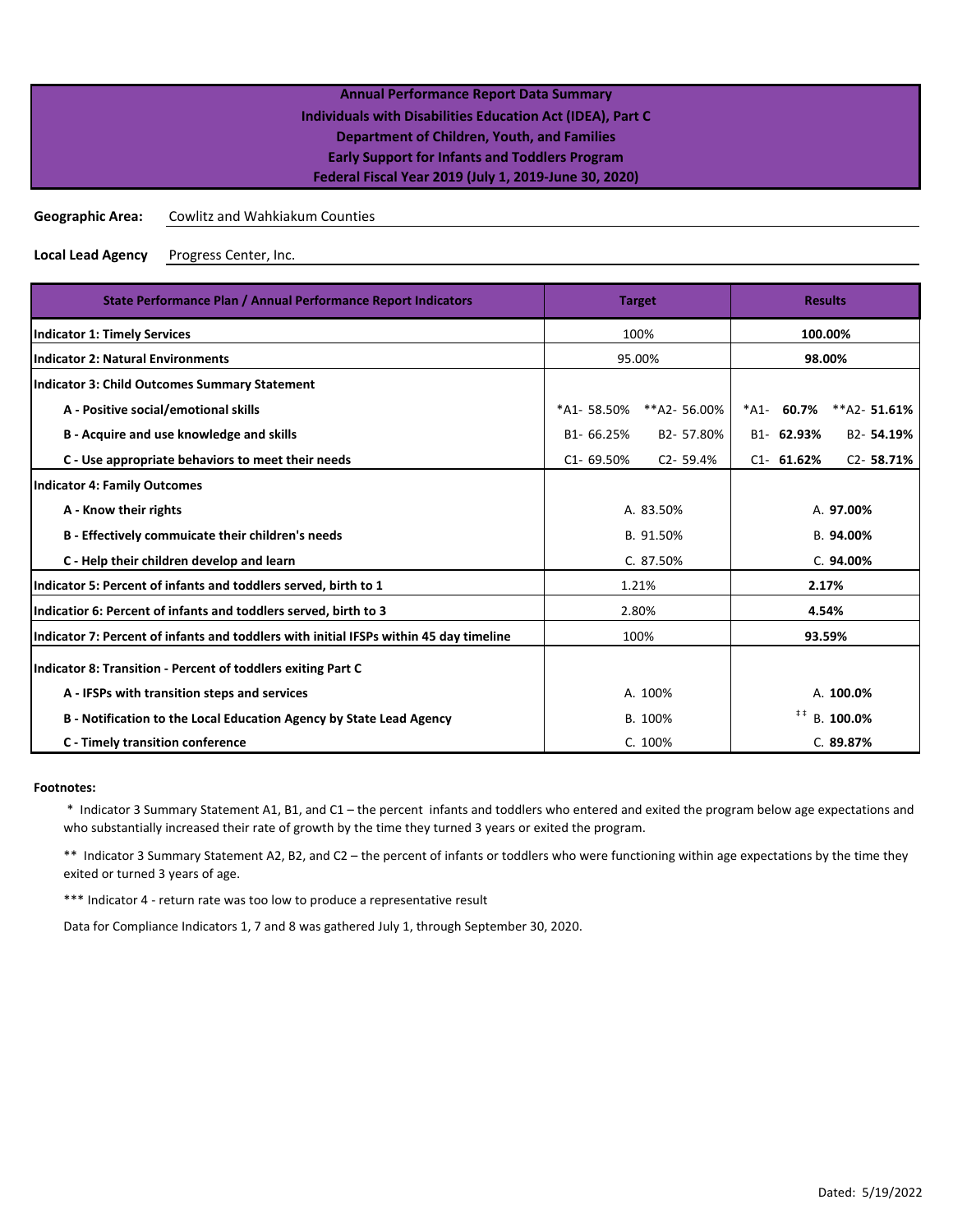**Geographic Area:** Ferry, Stevens, Pend Oreille and Lincoln Counties

**Local Lead Agency** Educational Service District #101

| State Performance Plan / Annual Performance Report Indicators                          | <b>Target</b>  | <b>Results</b> |          |                       |                |
|----------------------------------------------------------------------------------------|----------------|----------------|----------|-----------------------|----------------|
| <b>Indicator 1: Timely Services</b>                                                    | 100%           | 95.45%         |          |                       |                |
| <b>Indicator 2: Natural Environments</b>                                               |                | 95.00%         |          | 95.00%                |                |
| <b>Indicator 3: Child Outcomes Summary Statement</b>                                   |                |                |          |                       |                |
| A - Positive social/emotional skills                                                   | *A1-58.50%     | **A2-56.00%    | $*A1-$   | 59.1%                 | $**$ A2-40.74% |
| B - Acquire and use knowledge and skills                                               | B1-66.25%      | B2-57.80%      | $B1-$    | 70.83%                | B2-33.33%      |
| C - Use appropriate behaviors to meet their needs                                      | $C1 - 69.50%$  | $C2 - 59.4%$   | $C1-$    | 56.52%                | $C2 - 37.04%$  |
| <b>Indicator 4: Family Outcomes</b>                                                    |                |                |          |                       |                |
| A - Know their rights                                                                  | A. 83.50%      |                | A. $n/A$ |                       |                |
| B - Effectively commuicate their children's needs                                      |                | B. 91.50%      | B. n/A   |                       |                |
| C - Help their children develop and learn                                              |                | C. 87.50%      | C. n/A   |                       |                |
| Indicator 5: Percent of infants and toddlers served, birth to 1                        |                | 1.21%          | 0.68%    |                       |                |
| Indicatior 6: Percent of infants and toddlers served, birth to 3                       | 2.80%<br>0.95% |                |          |                       |                |
| Indicator 7: Percent of infants and toddlers with initial IFSPs within 45 day timeline | 100%           |                | 100.00%  |                       |                |
| Indicator 8: Transition - Percent of toddlers exiting Part C                           |                |                |          |                       |                |
| A - IFSPs with transition steps and services                                           | A. 100%        |                |          |                       | A. 100.0%      |
| B - Notification to the Local Education Agency by State Lead Agency                    | B. 100%        |                |          | $\ddagger$ $\ddagger$ | B. 100.0%      |
| C - Timely transition conference                                                       |                | C. 100%        |          |                       | C.96.43%       |

### **Footnotes:**

 \* Indicator 3 Summary Statement A1, B1, and C1 – the percent infants and toddlers who entered and exited the program below age expectations and who substantially increased their rate of growth by the time they turned 3 years or exited the program.

\*\* Indicator 3 Summary Statement A2, B2, and C2 – the percent of infants or toddlers who were functioning within age expectations by the time they exited or turned 3 years of age.

\*\*\* Indicator 4 - return rate was too low to produce a representative result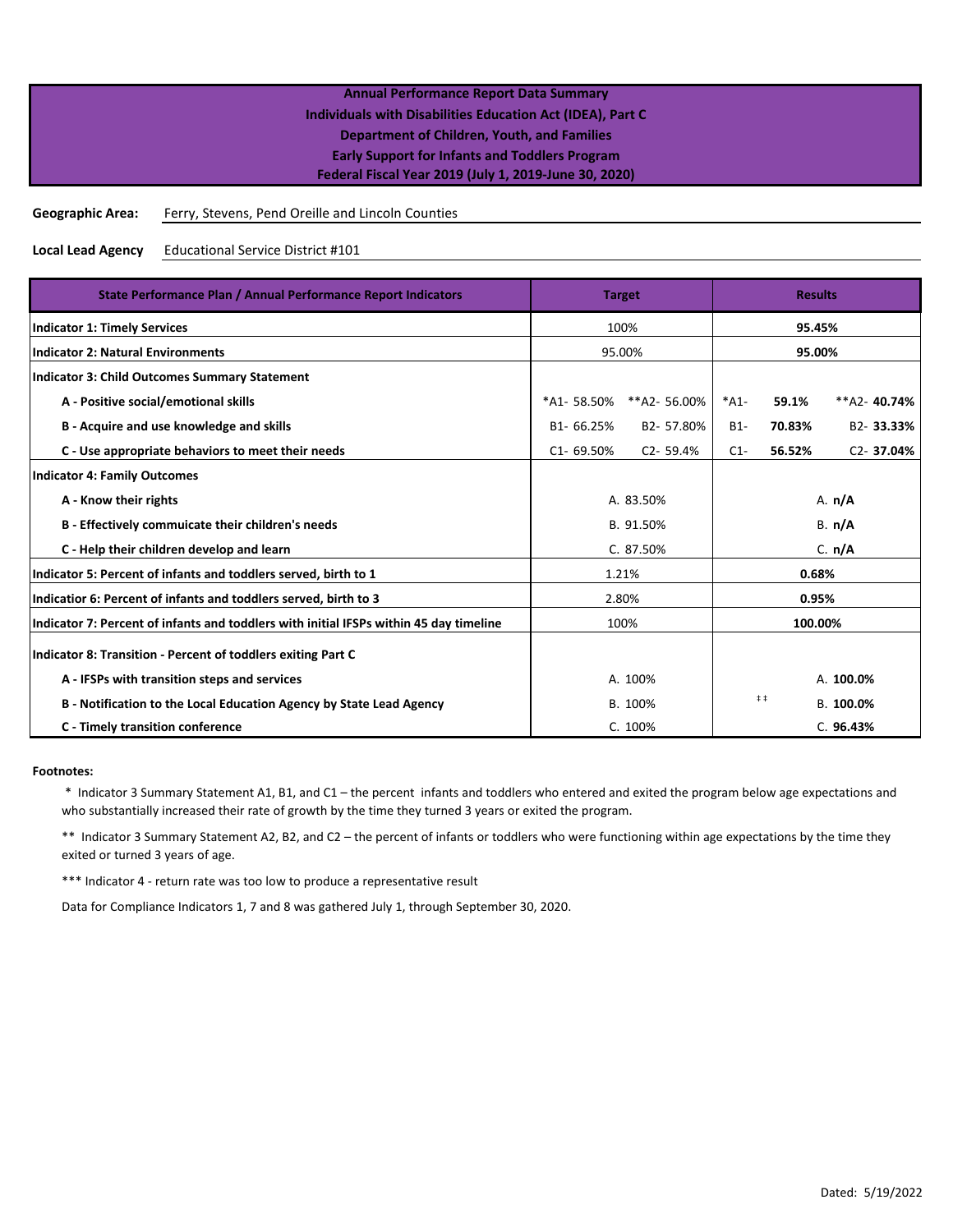### **Geographic Area:** Garfield and Whitman Counties

**Local Lead Agency** Boost Collaborative

| State Performance Plan / Annual Performance Report Indicators                          | <b>Target</b>                    |                | <b>Results</b> |           |                |
|----------------------------------------------------------------------------------------|----------------------------------|----------------|----------------|-----------|----------------|
| <b>Indicator 1: Timely Services</b>                                                    |                                  | 100%           |                |           | 100.00%        |
| <b>Indicator 2: Natural Environments</b>                                               |                                  | 95.00%         | 100.00%        |           |                |
| <b>Indicator 3: Child Outcomes Summary Statement</b>                                   |                                  |                |                |           |                |
| A - Positive social/emotional skills                                                   | *A1-58.50%                       | **A2-56.00%    | $*A1-$         | 35.7%     | $**$ A2-56.52% |
| B - Acquire and use knowledge and skills                                               | B1-66.25%                        | B2-57.80%      | $B1-$          | 53.33%    | B2-60.87%      |
| C - Use appropriate behaviors to meet their needs                                      | $C1 - 69.50%$                    | $C2 - 59.4%$   | $C1-$          | 61.54%    | $C2 - 73.91%$  |
| <b>Indicator 4: Family Outcomes</b>                                                    |                                  |                |                |           |                |
| A - Know their rights                                                                  | A. 83.50%                        |                | A. 100.00%     |           |                |
| B - Effectively commuicate their children's needs                                      |                                  | B. 91.50%      | B. 100.00%     |           |                |
| C - Help their children develop and learn                                              |                                  | C. 87.50%      | C. 100.00%     |           |                |
| Indicator 5: Percent of infants and toddlers served, birth to 1                        |                                  | 1.21%          | 1.29%          |           |                |
| Indicatior 6: Percent of infants and toddlers served, birth to 3                       |                                  | 2.80%<br>2.50% |                |           |                |
| Indicator 7: Percent of infants and toddlers with initial IFSPs within 45 day timeline | 100%                             |                | 80.00%         |           |                |
| Indicator 8: Transition - Percent of toddlers exiting Part C                           |                                  |                |                |           |                |
| A - IFSPs with transition steps and services                                           | A. 100%                          |                |                |           | A. 100.0%      |
| B - Notification to the Local Education Agency by State Lead Agency                    | $\ddagger$ $\ddagger$<br>B. 100% |                |                | B. 100.0% |                |
| C - Timely transition conference                                                       |                                  | C. 100%        |                |           | C. 100.00%     |

### **Footnotes:**

 \* Indicator 3 Summary Statement A1, B1, and C1 – the percent infants and toddlers who entered and exited the program below age expectations and who substantially increased their rate of growth by the time they turned 3 years or exited the program.

\*\* Indicator 3 Summary Statement A2, B2, and C2 – the percent of infants or toddlers who were functioning within age expectations by the time they exited or turned 3 years of age.

\*\*\* Indicator 4 - return rate was too low to produce a representative result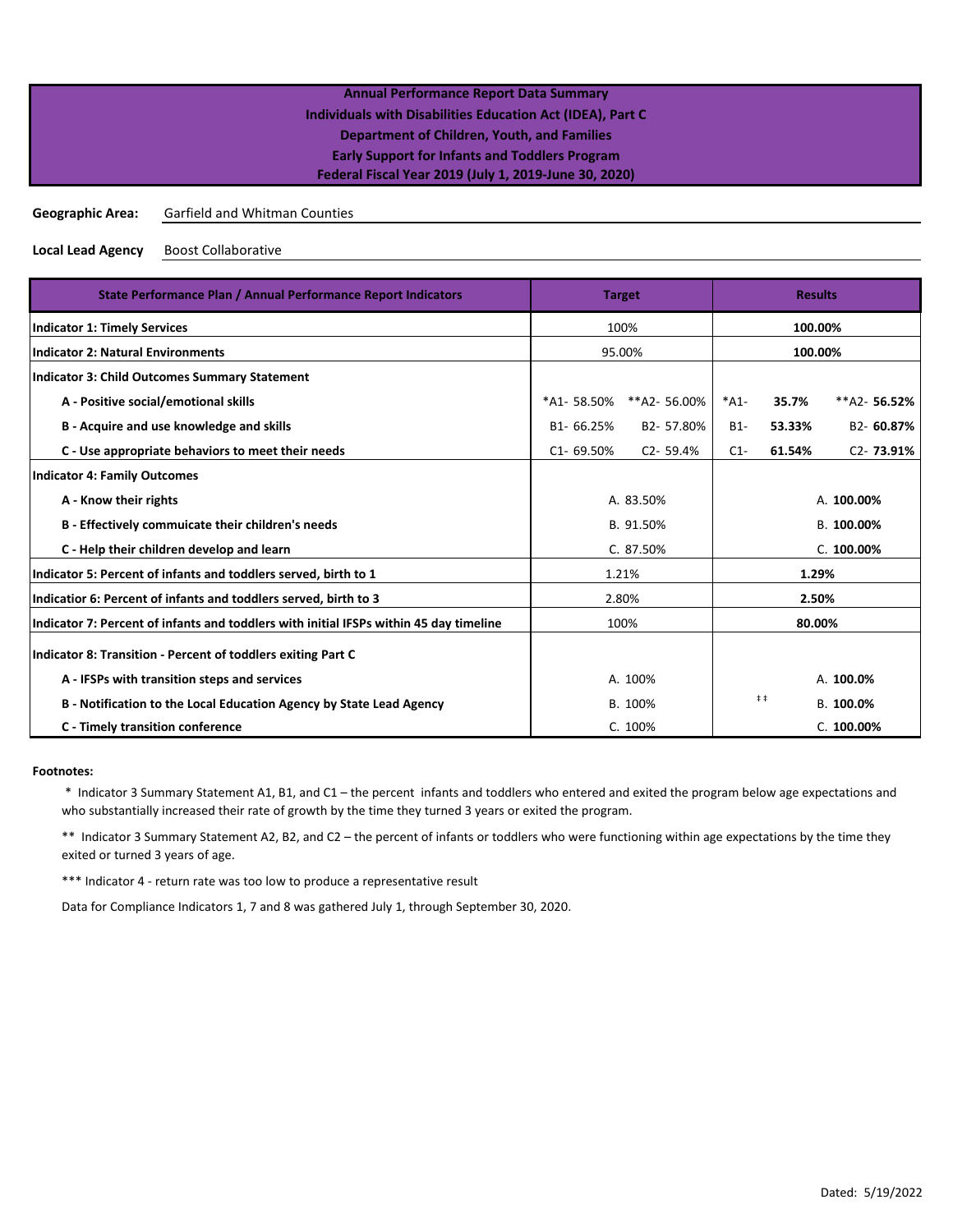### **Geographic Area:** Island County/San Juan County

**Local Lead Agency** Toddler Learning Center

| State Performance Plan / Annual Performance Report Indicators                          | <b>Target</b>  | <b>Results</b> |           |                       |                        |
|----------------------------------------------------------------------------------------|----------------|----------------|-----------|-----------------------|------------------------|
| <b>Indicator 1: Timely Services</b>                                                    |                | 100%           |           |                       | 98.48%                 |
| <b>Indicator 2: Natural Environments</b>                                               |                | 95.00%         | 100.00%   |                       |                        |
| <b>Indicator 3: Child Outcomes Summary Statement</b>                                   |                |                |           |                       |                        |
| A - Positive social/emotional skills                                                   | *A1-58.50%     | **A2-56.00%    | $*A1-$    | 48.5%                 | $**$ A2-40.51%         |
| B - Acquire and use knowledge and skills                                               | B1-66.25%      | B2-57.80%      | $B1-$     | 53.73%                | B2-45.57%              |
| C - Use appropriate behaviors to meet their needs                                      | C1-69.50%      | $C2 - 59.4%$   | $C1-$     | 54.29%                | C <sub>2</sub> -44.30% |
| <b>Indicator 4: Family Outcomes</b>                                                    |                |                |           |                       |                        |
| A - Know their rights                                                                  |                | A. 83.50%      |           | A. 92.00%             |                        |
| B - Effectively commuicate their children's needs                                      |                | B. 91.50%      | B. 92.00% |                       |                        |
| C - Help their children develop and learn                                              |                | C. 87.50%      | C.91.00%  |                       |                        |
| Indicator 5: Percent of infants and toddlers served, birth to 1                        |                | 1.21%          | 1.53%     |                       |                        |
| Indicatior 6: Percent of infants and toddlers served, birth to 3                       | 2.80%<br>3.02% |                |           |                       |                        |
| Indicator 7: Percent of infants and toddlers with initial IFSPs within 45 day timeline |                | 100%           |           | 86.67%                |                        |
| Indicator 8: Transition - Percent of toddlers exiting Part C                           |                |                |           |                       |                        |
| A - IFSPs with transition steps and services                                           | A. 100%        |                |           |                       | A. 100.0%              |
| B - Notification to the Local Education Agency by State Lead Agency                    |                | B. 100%        |           | $\ddagger$ $\ddagger$ | B. 100.0%              |
| C - Timely transition conference                                                       |                | C. 100%        |           |                       | C. 91.49%              |

### **Footnotes:**

 \* Indicator 3 Summary Statement A1, B1, and C1 – the percent infants and toddlers who entered and exited the program below age expectations and who substantially increased their rate of growth by the time they turned 3 years or exited the program.

\*\* Indicator 3 Summary Statement A2, B2, and C2 – the percent of infants or toddlers who were functioning within age expectations by the time they exited or turned 3 years of age.

\*\*\* Indicator 4 - return rate was too low to produce a representative result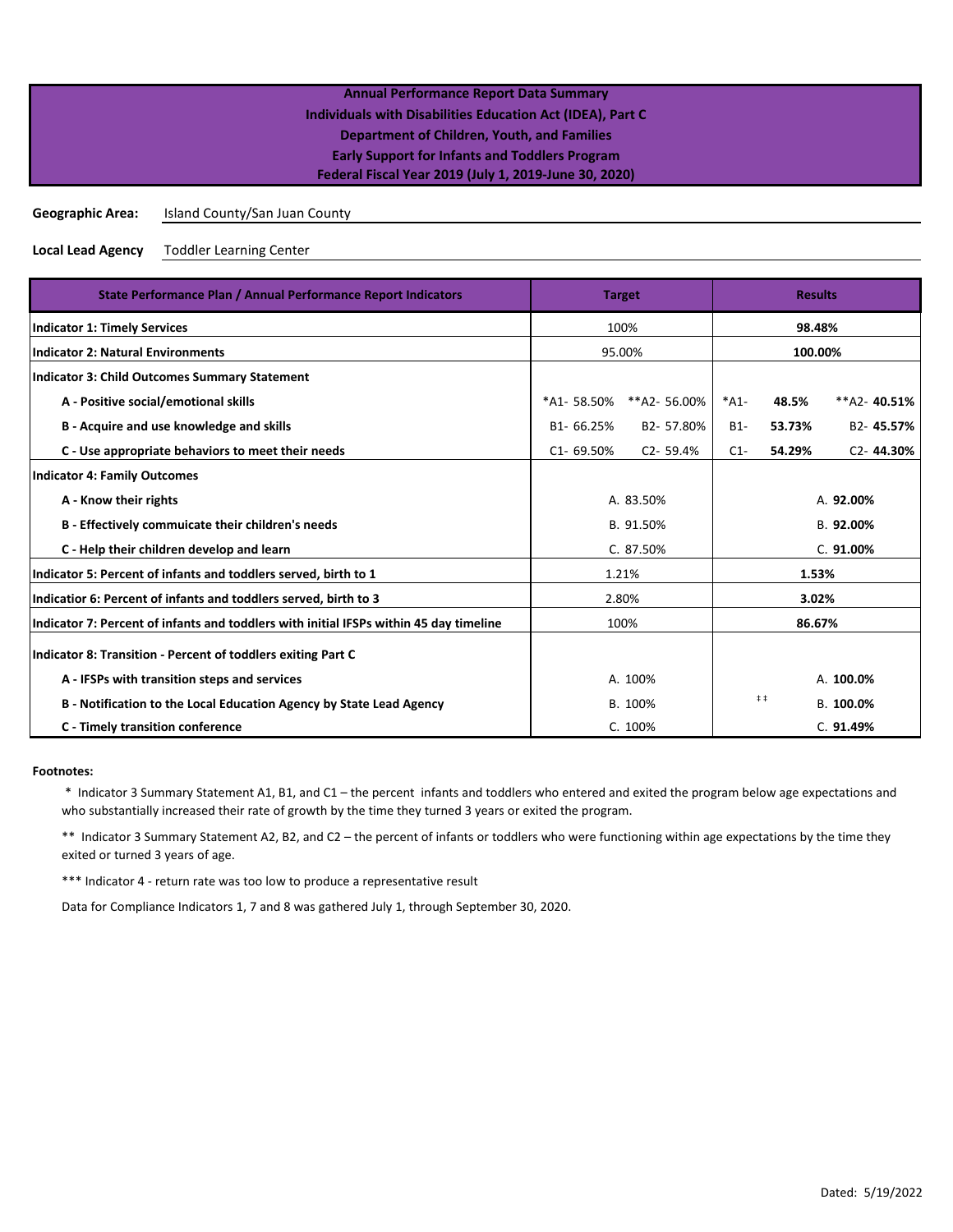| <b>Annual Performance Report Data Summary</b>              |  |
|------------------------------------------------------------|--|
| Individuals with Disabilities Education Act (IDEA), Part C |  |
| Department of Children, Youth, and Families                |  |
| <b>Early Support for Infants and Toddlers Program</b>      |  |
| Federal Fiscal Year 2019 (July 1, 2019-June 30, 2020)      |  |
|                                                            |  |

**Geographic Area:** King County

**Local Lead Agency** King County Department of Community & Human Services

| State Performance Plan / Annual Performance Report Indicators                          | <b>Target</b>  | <b>Results</b> |           |                       |               |
|----------------------------------------------------------------------------------------|----------------|----------------|-----------|-----------------------|---------------|
| <b>Indicator 1: Timely Services</b>                                                    | 100%           | 98.81%         |           |                       |               |
| <b>Indicator 2: Natural Environments</b>                                               |                | 95.00%         | 98.00%    |                       |               |
| <b>Indicator 3: Child Outcomes Summary Statement</b>                                   |                |                |           |                       |               |
| A - Positive social/emotional skills                                                   | *A1- 58.50%    | **A2-56.00%    | $*A1-$    | 62.0%                 | **A2-57.97%   |
| B - Acquire and use knowledge and skills                                               | B1-66.25%      | B2-57.80%      | $B1-$     | 66.89%                | B2-52.93%     |
| C - Use appropriate behaviors to meet their needs                                      | $C1 - 69.50%$  | $C2 - 59.4%$   | $C1-$     | 71.05%                | $C2 - 55.39%$ |
| <b>Indicator 4: Family Outcomes</b>                                                    |                |                |           |                       |               |
| A - Know their rights                                                                  | A. 83.50%      |                | A. 89.00% |                       |               |
| B - Effectively commuicate their children's needs                                      |                | B. 91.50%      | B. 93.00% |                       |               |
| C - Help their children develop and learn                                              |                | C. 87.50%      | C.88.00%  |                       |               |
| Indicator 5: Percent of infants and toddlers served, birth to 1                        | 1.21%<br>1.85% |                |           |                       |               |
| Indicatior 6: Percent of infants and toddlers served, birth to 3                       | 2.80%<br>3.28% |                |           |                       |               |
| Indicator 7: Percent of infants and toddlers with initial IFSPs within 45 day timeline | 100%           |                | 88.44%    |                       |               |
| Indicator 8: Transition - Percent of toddlers exiting Part C                           |                |                |           |                       |               |
| A - IFSPs with transition steps and services                                           | A. 100%        |                |           |                       | A. 100.0%     |
| B - Notification to the Local Education Agency by State Lead Agency                    |                | B. 100%        |           | $\ddagger$ $\ddagger$ | B. 100.0%     |
| C - Timely transition conference                                                       |                | C. 100%        |           |                       | C. 91.02%     |

### **Footnotes:**

 \* Indicator 3 Summary Statement A1, B1, and C1 – the percent infants and toddlers who entered and exited the program below age expectations and who substantially increased their rate of growth by the time they turned 3 years or exited the program.

\*\* Indicator 3 Summary Statement A2, B2, and C2 – the percent of infants or toddlers who were functioning within age expectations by the time they exited or turned 3 years of age.

\*\*\* Indicator 4 - return rate was too low to produce a representative result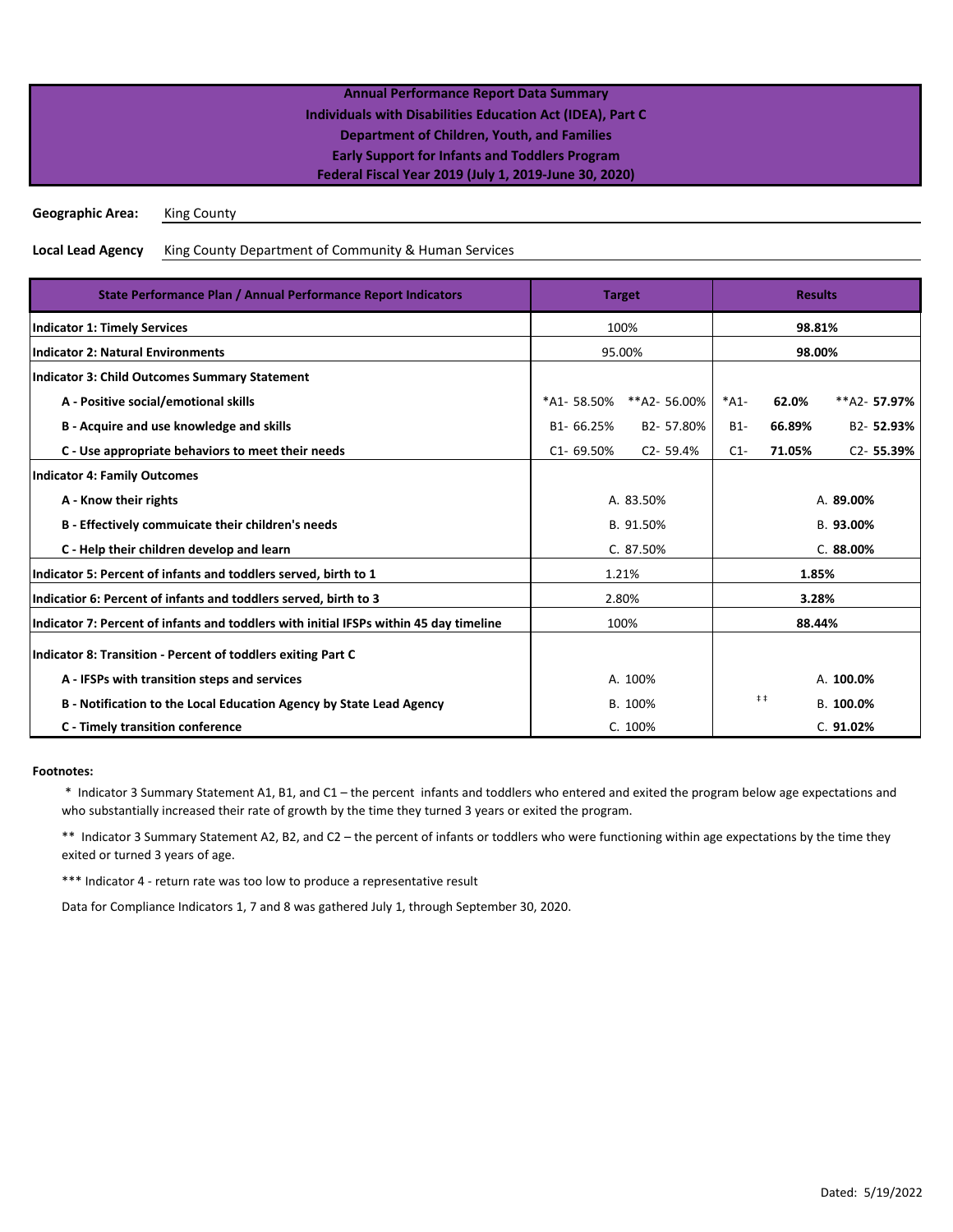**Geographic Area:** Kitsap County

**Local Lead Agency** Holly Ridge Center, Inc.

| State Performance Plan / Annual Performance Report Indicators                          | <b>Target</b>  | <b>Results</b> |           |                       |               |
|----------------------------------------------------------------------------------------|----------------|----------------|-----------|-----------------------|---------------|
| <b>Indicator 1: Timely Services</b>                                                    | 100%           | 91.41%         |           |                       |               |
| <b>Indicator 2: Natural Environments</b>                                               |                | 95.00%         |           | 95.00%                |               |
| <b>Indicator 3: Child Outcomes Summary Statement</b>                                   |                |                |           |                       |               |
| A - Positive social/emotional skills                                                   | *A1-58.50%     | **A2- 56.00%   | $*A1-$    | 63.6%                 | **A2-38.27%   |
| B - Acquire and use knowledge and skills                                               | B1-66.25%      | B2-57.80%      | $B1-$     | 77.46%                | B2-28.70%     |
| C - Use appropriate behaviors to meet their needs                                      | $C1 - 69.50%$  | $C2 - 59.4%$   | $C1-$     | 71.63%                | $C2 - 46.91%$ |
| <b>Indicator 4: Family Outcomes</b>                                                    |                |                |           |                       |               |
| A - Know their rights                                                                  | A. 83.50%      |                | A. 96.00% |                       |               |
| B - Effectively commuicate their children's needs                                      |                | B. 91.50%      | B. 92.00% |                       |               |
| C - Help their children develop and learn                                              |                | C. 87.50%      | C.86.00%  |                       |               |
| Indicator 5: Percent of infants and toddlers served, birth to 1                        |                | 1.21%<br>1.34% |           |                       |               |
| Indicatior 6: Percent of infants and toddlers served, birth to 3                       | 2.80%<br>4.19% |                |           |                       |               |
| Indicator 7: Percent of infants and toddlers with initial IFSPs within 45 day timeline |                | 100%<br>80.97% |           |                       |               |
| Indicator 8: Transition - Percent of toddlers exiting Part C                           |                |                |           |                       |               |
| A - IFSPs with transition steps and services                                           | A. 100%        |                |           |                       | A. 100.0%     |
| B - Notification to the Local Education Agency by State Lead Agency                    | B. 100%        |                |           | $\ddagger$ $\ddagger$ | B. 100.0%     |
| C - Timely transition conference                                                       |                | C. 100%        |           |                       | C. 94.48%     |

### **Footnotes:**

 \* Indicator 3 Summary Statement A1, B1, and C1 – the percent infants and toddlers who entered and exited the program below age expectations and who substantially increased their rate of growth by the time they turned 3 years or exited the program.

\*\* Indicator 3 Summary Statement A2, B2, and C2 – the percent of infants or toddlers who were functioning within age expectations by the time they exited or turned 3 years of age.

\*\*\* Indicator 4 - return rate was too low to produce a representative result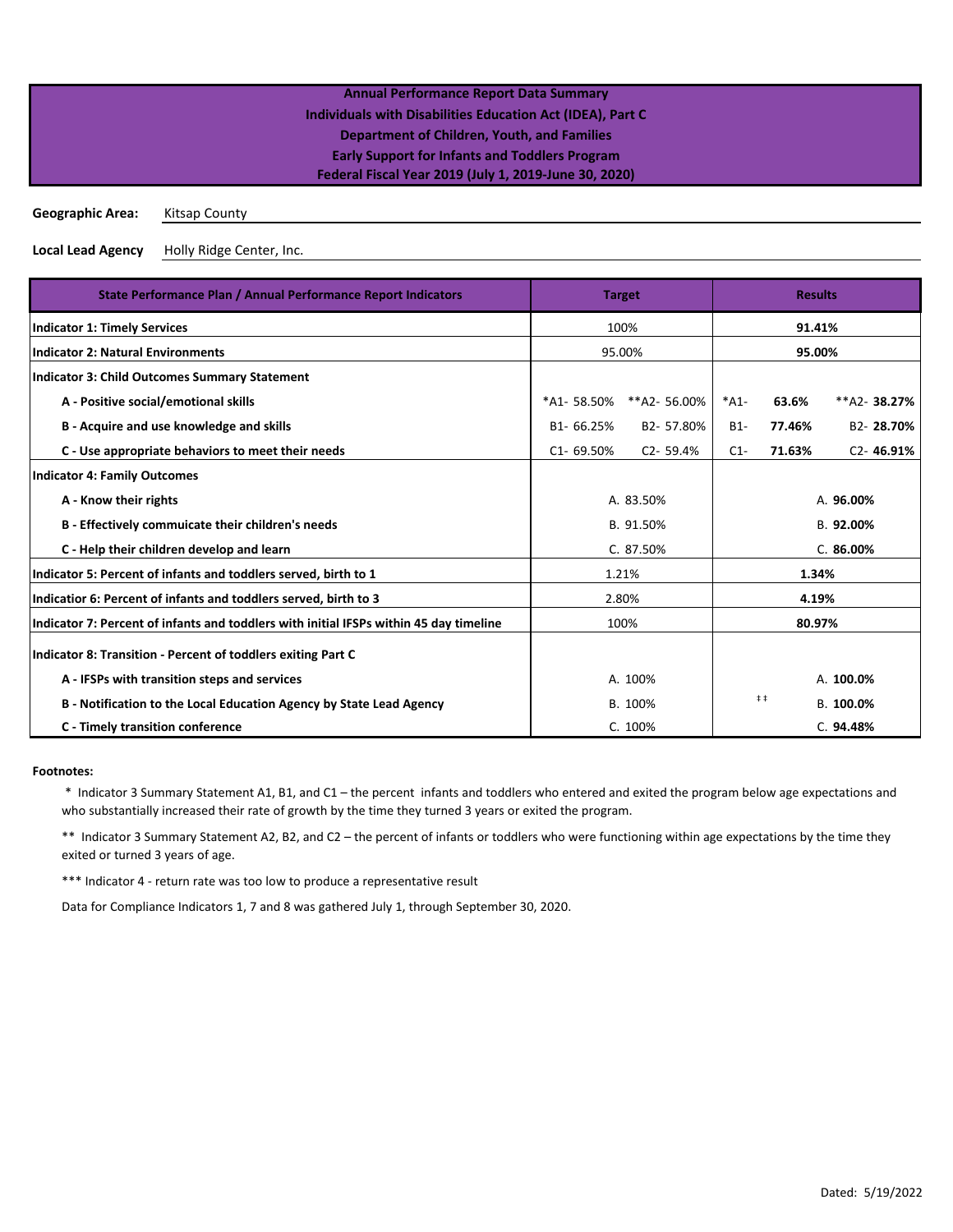**Geographic Area:** Kittitas County

**Local Lead Agency** Yakima Valley Memorial Hospital (Kittitas)

| State Performance Plan / Annual Performance Report Indicators                          | <b>Target</b>  | <b>Results</b> |           |                       |                        |
|----------------------------------------------------------------------------------------|----------------|----------------|-----------|-----------------------|------------------------|
| <b>Indicator 1: Timely Services</b>                                                    | 100%           | 98.72%         |           |                       |                        |
| <b>Indicator 2: Natural Environments</b>                                               |                | 95.00%         | 100.00%   |                       |                        |
| <b>Indicator 3: Child Outcomes Summary Statement</b>                                   |                |                |           |                       |                        |
| A - Positive social/emotional skills                                                   | *A1-58.50%     | **A2-56.00%    | $*A1-$    | 61.1%                 | $**$ A2-64.71%         |
| B - Acquire and use knowledge and skills                                               | B1-66.25%      | B2-57.80%      | $B1-$     | 63.33%                | B <sub>2</sub> -47.06% |
| C - Use appropriate behaviors to meet their needs                                      | $C1 - 69.50%$  | $C2 - 59.4%$   | $C1-$     | 81.82%                | $C2 - 67.65%$          |
| <b>Indicator 4: Family Outcomes</b>                                                    |                |                |           |                       |                        |
| A - Know their rights                                                                  |                | A. 83.50%      |           | A. 100.00%            |                        |
| B - Effectively commuicate their children's needs                                      |                | B. 91.50%      | B. 85.00% |                       |                        |
| C - Help their children develop and learn                                              |                | C. 87.50%      |           |                       | C.82.00%               |
| Indicator 5: Percent of infants and toddlers served, birth to 1                        | 1.21%<br>1.18% |                |           |                       |                        |
| Indicatior 6: Percent of infants and toddlers served, birth to 3                       | 2.80%<br>3.51% |                |           |                       |                        |
| Indicator 7: Percent of infants and toddlers with initial IFSPs within 45 day timeline | 100%           |                | 100.00%   |                       |                        |
| Indicator 8: Transition - Percent of toddlers exiting Part C                           |                |                |           |                       |                        |
| A - IFSPs with transition steps and services                                           | A. 100%        |                |           |                       | A. 100.0%              |
| B - Notification to the Local Education Agency by State Lead Agency                    | B. 100%        |                |           | $\ddagger$ $\ddagger$ | B. 100.0%              |
| <b>C</b> - Timely transition conference                                                |                | C. 100%        |           |                       | C. 100.00%             |

### **Footnotes:**

 \* Indicator 3 Summary Statement A1, B1, and C1 – the percent infants and toddlers who entered and exited the program below age expectations and who substantially increased their rate of growth by the time they turned 3 years or exited the program.

\*\* Indicator 3 Summary Statement A2, B2, and C2 – the percent of infants or toddlers who were functioning within age expectations by the time they exited or turned 3 years of age.

\*\*\* Indicator 4 - return rate was too low to produce a representative result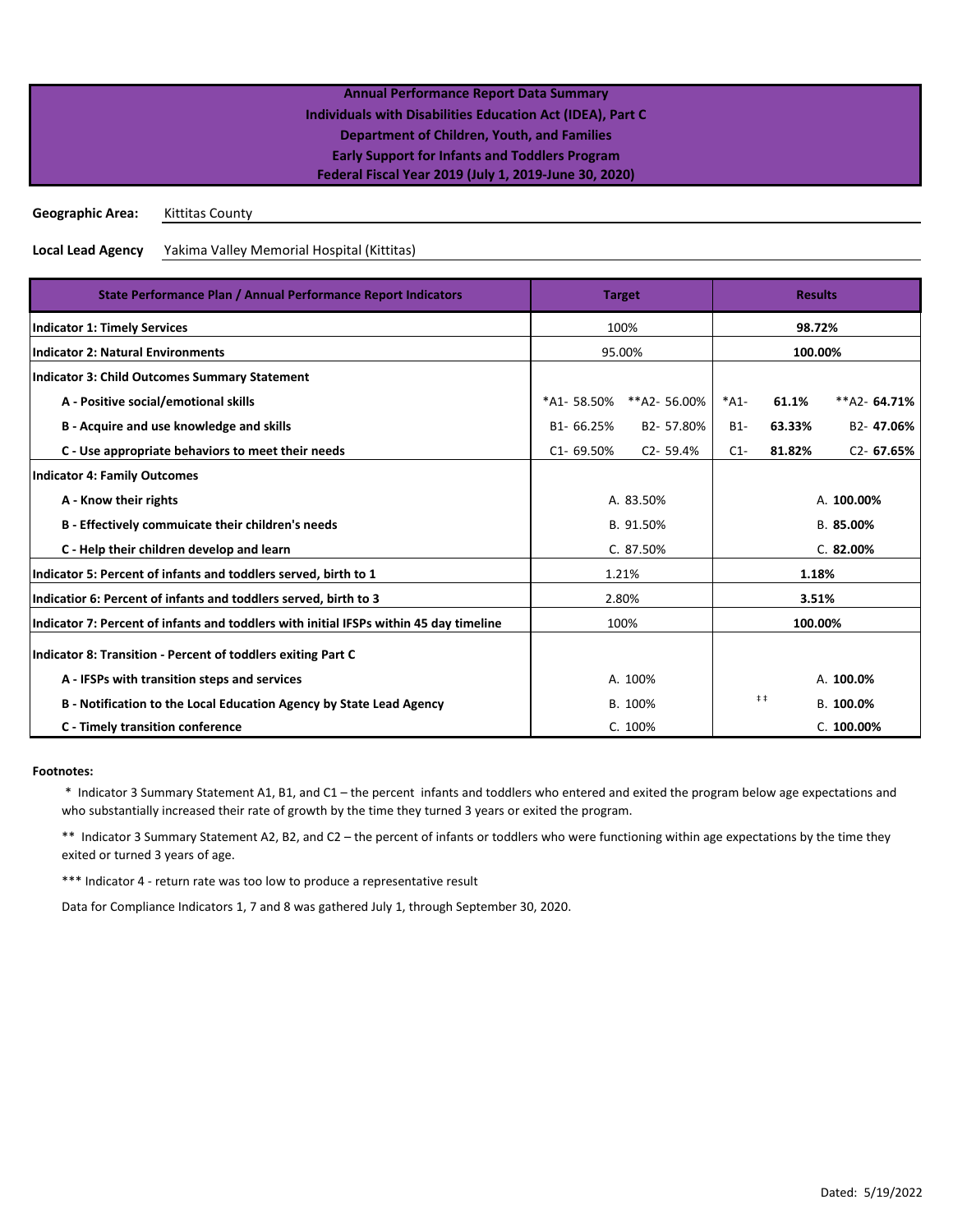**Geographic Area:** Lewis County

#### **Local Lead Agency** Reliable Enterprises, INTOT Early Intervention Services

| State Performance Plan / Annual Performance Report Indicators                          | <b>Target</b>  | <b>Results</b>         |               |                       |               |  |  |
|----------------------------------------------------------------------------------------|----------------|------------------------|---------------|-----------------------|---------------|--|--|
| <b>Indicator 1: Timely Services</b>                                                    | 100%           | 98.81%                 |               |                       |               |  |  |
| <b>Indicator 2: Natural Environments</b>                                               |                | 95.00%                 | 100.00%       |                       |               |  |  |
| <b>Indicator 3: Child Outcomes Summary Statement</b>                                   |                |                        |               |                       |               |  |  |
| A - Positive social/emotional skills                                                   |                | *A1-58.50% **A2-56.00% | $*A1-$        | 67.2%                 | **A2-57.89%   |  |  |
| B - Acquire and use knowledge and skills                                               | B1-66.25%      | B2-57.80%              | $B1-$         | 72.13%                | B2-63.16%     |  |  |
| C - Use appropriate behaviors to meet their needs                                      | $C1 - 69.50%$  | $C2 - 59.4%$           | $C1-$         | 73.44%                | $C2 - 55.26%$ |  |  |
| <b>Indicator 4: Family Outcomes</b>                                                    |                |                        |               |                       |               |  |  |
| A - Know their rights                                                                  | A. 83.50%      |                        | A. 100.00%    |                       |               |  |  |
| B - Effectively commuicate their children's needs                                      |                | B. 91.50%              | B. 100.00%    |                       |               |  |  |
| C - Help their children develop and learn                                              |                | C. 87.50%              | $C. 100.00\%$ |                       |               |  |  |
| Indicator 5: Percent of infants and toddlers served, birth to 1                        |                | 1.21%                  | 2.43%         |                       |               |  |  |
| Indicatior 6: Percent of infants and toddlers served, birth to 3                       | 2.80%<br>3.81% |                        |               |                       |               |  |  |
| Indicator 7: Percent of infants and toddlers with initial IFSPs within 45 day timeline | 100%           |                        | 89.71%        |                       |               |  |  |
| Indicator 8: Transition - Percent of toddlers exiting Part C                           |                |                        |               |                       |               |  |  |
| A - IFSPs with transition steps and services                                           | A. 100%        |                        |               |                       | A. 100.0%     |  |  |
| B - Notification to the Local Education Agency by State Lead Agency                    |                | B. 100%                |               | $\ddagger$ $\ddagger$ | B. 100.0%     |  |  |
| <b>C</b> - Timely transition conference                                                |                | C. 100%                |               |                       | C. 100.00%    |  |  |

### **Footnotes:**

 \* Indicator 3 Summary Statement A1, B1, and C1 – the percent infants and toddlers who entered and exited the program below age expectations and who substantially increased their rate of growth by the time they turned 3 years or exited the program.

\*\* Indicator 3 Summary Statement A2, B2, and C2 – the percent of infants or toddlers who were functioning within age expectations by the time they exited or turned 3 years of age.

\*\*\* Indicator 4 - return rate was too low to produce a representative result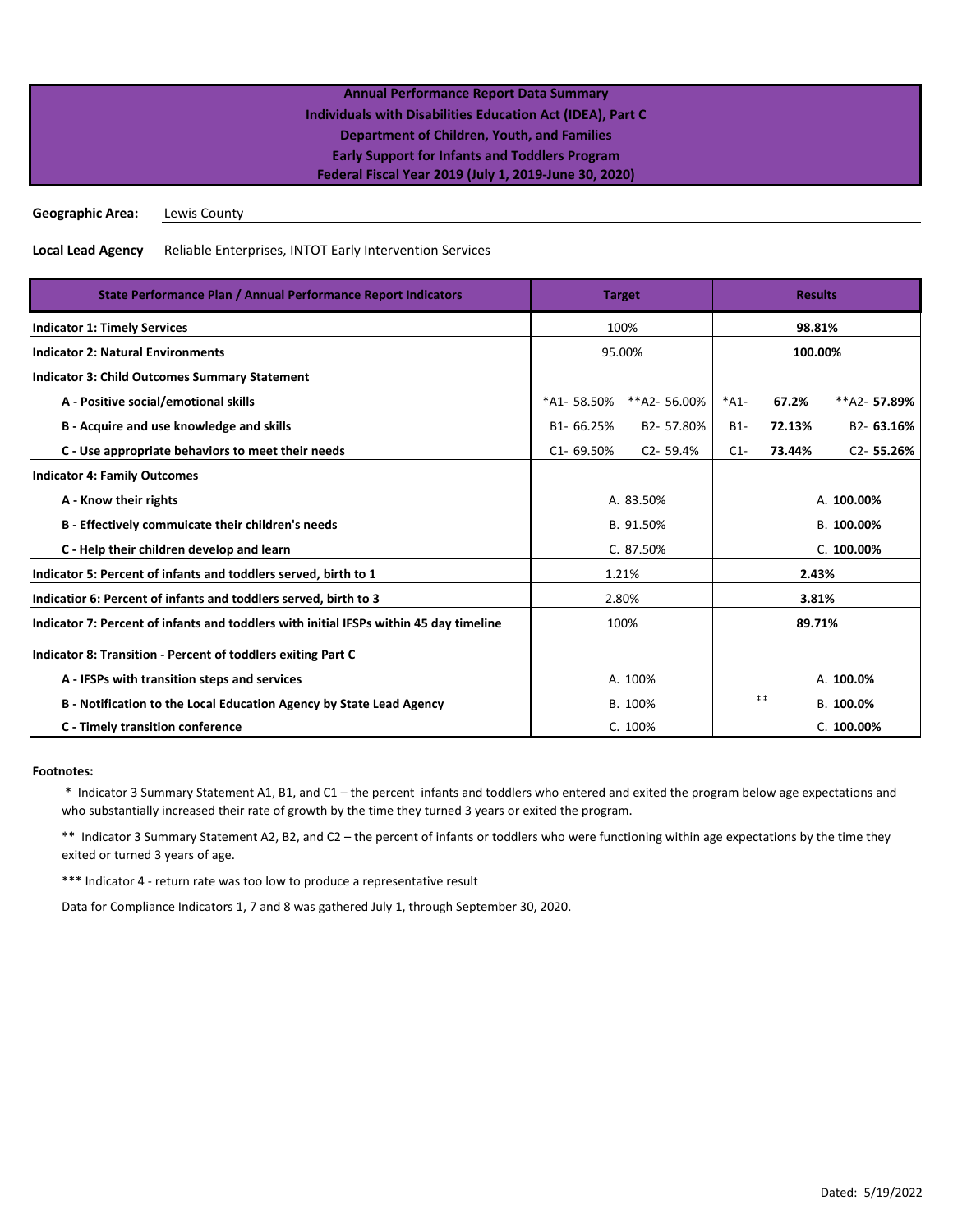**Geographic Area:** Okanogan County

**Local Lead Agency** Okanagan Behavioral Health Care

| State Performance Plan / Annual Performance Report Indicators                          | <b>Target</b>  |              | <b>Results</b>        |           |                        |
|----------------------------------------------------------------------------------------|----------------|--------------|-----------------------|-----------|------------------------|
| <b>Indicator 1: Timely Services</b>                                                    |                | 100%         |                       |           | 98.72%                 |
| <b>Indicator 2: Natural Environments</b>                                               |                | 95.00%       | 100.00%               |           |                        |
| <b>Indicator 3: Child Outcomes Summary Statement</b>                                   |                |              |                       |           |                        |
| A - Positive social/emotional skills                                                   | *A1-58.50%     | **A2-56.00%  | $*A1-$                | 71.4%     | $**A2-56.36%$          |
| B - Acquire and use knowledge and skills                                               | B1-66.25%      | B2-57.80%    | $B1-$                 | 69.81%    | B <sub>2</sub> -47.27% |
| C - Use appropriate behaviors to meet their needs                                      | $C1 - 69.50%$  | $C2 - 59.4%$ | $C1-$                 | 81.25%    | $C2 - 67.27%$          |
| <b>Indicator 4: Family Outcomes</b>                                                    |                |              |                       |           |                        |
| A - Know their rights                                                                  | A. 83.50%      |              | A. 94.00%             |           |                        |
| B - Effectively commuicate their children's needs                                      |                | B. 91.50%    | B. 94.00%             |           |                        |
| C - Help their children develop and learn                                              |                | C. 87.50%    | C.89.00%              |           |                        |
| Indicator 5: Percent of infants and toddlers served, birth to 1                        |                | 1.21%        | 3.90%                 |           |                        |
| Indicatior 6: Percent of infants and toddlers served, birth to 3                       | 2.80%<br>5.15% |              |                       |           |                        |
| Indicator 7: Percent of infants and toddlers with initial IFSPs within 45 day timeline | 100%           |              | 89.57%                |           |                        |
| Indicator 8: Transition - Percent of toddlers exiting Part C                           |                |              |                       |           |                        |
| A - IFSPs with transition steps and services                                           | A. 100%        |              |                       |           | A. 100.0%              |
| B - Notification to the Local Education Agency by State Lead Agency                    | B. 100%        |              | $\ddagger$ $\ddagger$ | B. 100.0% |                        |
| <b>C</b> - Timely transition conference                                                |                | C. 100%      |                       |           | C. 100.00%             |

### **Footnotes:**

 \* Indicator 3 Summary Statement A1, B1, and C1 – the percent infants and toddlers who entered and exited the program below age expectations and who substantially increased their rate of growth by the time they turned 3 years or exited the program.

\*\* Indicator 3 Summary Statement A2, B2, and C2 – the percent of infants or toddlers who were functioning within age expectations by the time they exited or turned 3 years of age.

\*\*\* Indicator 4 - return rate was too low to produce a representative result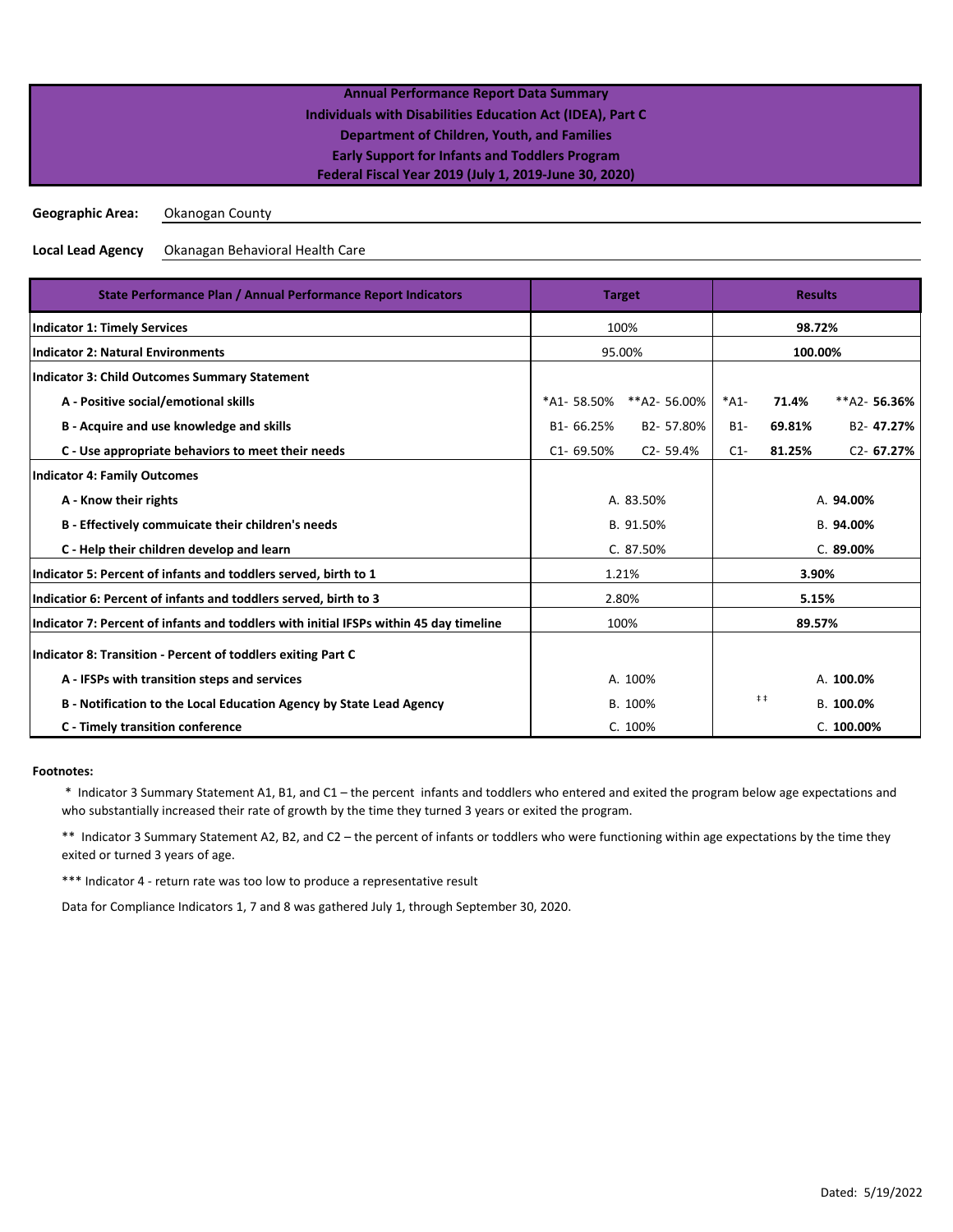**Geographic Area:** Pierce County

**Local Lead Agency** Pierce County Human Services Dpt.

| State Performance Plan / Annual Performance Report Indicators                          | <b>Target</b>    |                | <b>Results</b> |            |                        |
|----------------------------------------------------------------------------------------|------------------|----------------|----------------|------------|------------------------|
| <b>Indicator 1: Timely Services</b>                                                    |                  | 100%           |                | 96.11%     |                        |
| <b>Indicator 2: Natural Environments</b>                                               | 99.00%<br>95.00% |                |                |            |                        |
| <b>Indicator 3: Child Outcomes Summary Statement</b>                                   |                  |                |                |            |                        |
| A - Positive social/emotional skills                                                   | *A1-58.50%       | **A2-56.00%    | $*A1-$         | 62.6%      | $**$ A2-54.66%         |
| B - Acquire and use knowledge and skills                                               | B1-66.25%        | B2-57.80%      | $B1-$          | 64.98%     | B <sub>2</sub> -47.13% |
| C - Use appropriate behaviors to meet their needs                                      | $C1 - 69.50%$    | $C2 - 59.4%$   | $C1-$          | 66.29%     | C <sub>2</sub> -54.86% |
| <b>Indicator 4: Family Outcomes</b>                                                    |                  |                |                |            |                        |
| A - Know their rights                                                                  |                  | A. 83.50%      | A. 92.00%      |            |                        |
| B - Effectively commuicate their children's needs                                      | B. 91.50%        |                | B. 91.00%      |            |                        |
| C - Help their children develop and learn                                              |                  | C. 87.50%      |                | C.84.00%   |                        |
| Indicator 5: Percent of infants and toddlers served, birth to 1                        |                  | 1.21%<br>1.15% |                |            |                        |
| Indicatior 6: Percent of infants and toddlers served, birth to 3                       |                  | 2.80%<br>2.20% |                |            |                        |
| Indicator 7: Percent of infants and toddlers with initial IFSPs within 45 day timeline | 100%             |                | 80.95%         |            |                        |
| Indicator 8: Transition - Percent of toddlers exiting Part C                           |                  |                |                |            |                        |
| A - IFSPs with transition steps and services                                           | A. 100%          |                |                |            | A. 100.0%              |
| B - Notification to the Local Education Agency by State Lead Agency                    | B. 100%          |                |                | $\ddagger$ | B. 100.0%              |
| <b>C</b> - Timely transition conference                                                | C. 100%          |                |                | C.93.43%   |                        |

### **Footnotes:**

 \* Indicator 3 Summary Statement A1, B1, and C1 – the percent infants and toddlers who entered and exited the program below age expectations and who substantially increased their rate of growth by the time they turned 3 years or exited the program.

\*\* Indicator 3 Summary Statement A2, B2, and C2 – the percent of infants or toddlers who were functioning within age expectations by the time they exited or turned 3 years of age.

\*\*\* Indicator 4 - return rate was too low to produce a representative result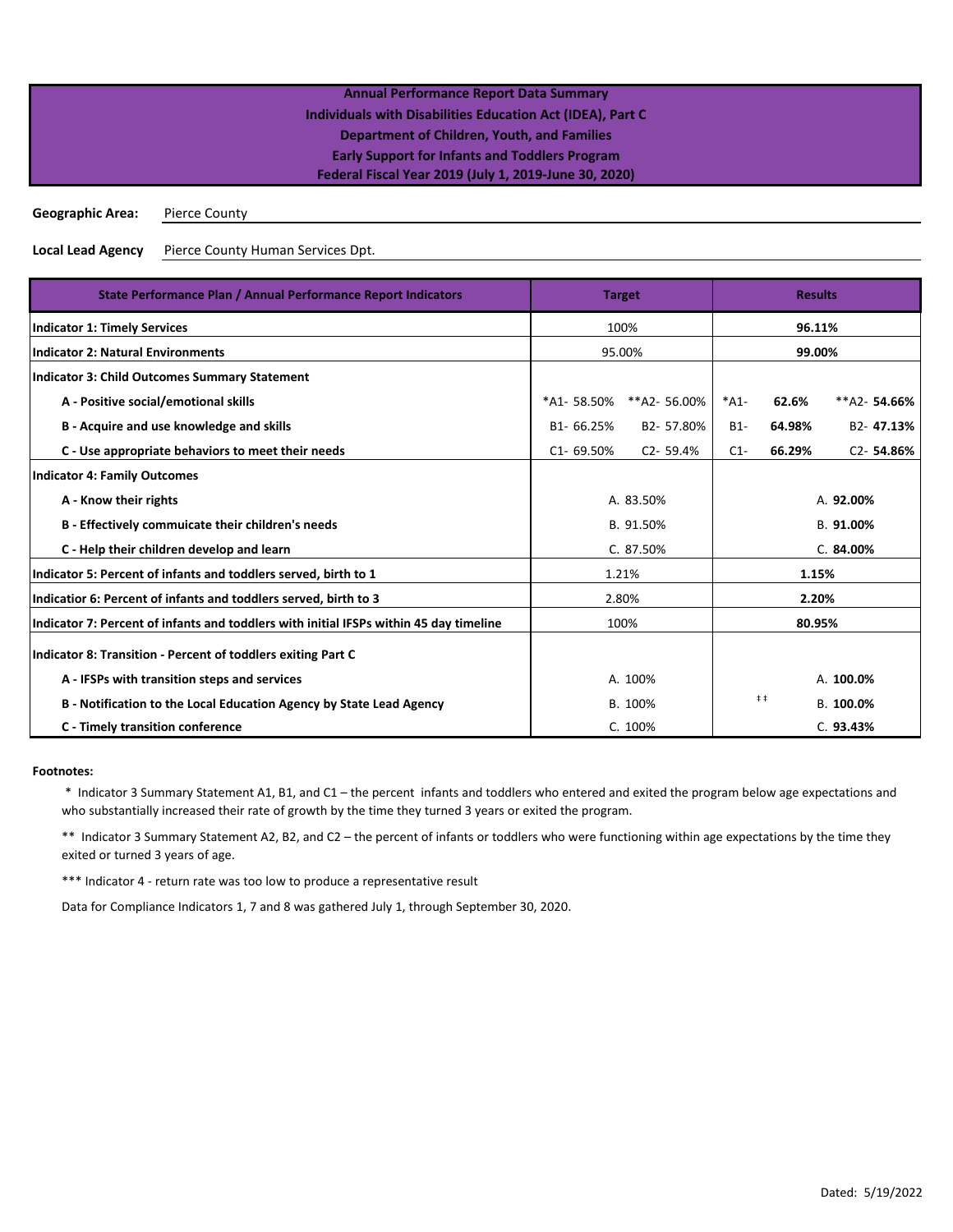**Geographic Area:** Skagit County

**Local Lead Agency** SPARC

| State Performance Plan / Annual Performance Report Indicators                          | <b>Target</b>    |              | <b>Results</b> |                       |                        |
|----------------------------------------------------------------------------------------|------------------|--------------|----------------|-----------------------|------------------------|
| <b>Indicator 1: Timely Services</b>                                                    |                  | 100%         |                | 99.36%                |                        |
| <b>Indicator 2: Natural Environments</b>                                               | 99.00%<br>95.00% |              |                |                       |                        |
| Indicator 3: Child Outcomes Summary Statement                                          |                  |              |                |                       |                        |
| A - Positive social/emotional skills                                                   | *A1-58.50%       | **A2-56.00%  | $*A1-$         | 61.0%                 | **A2-61.80%            |
| B - Acquire and use knowledge and skills                                               | B1-66.25%        | B2-57.80%    | $B1-$          | 64.71%                | B2-58.43%              |
| C - Use appropriate behaviors to meet their needs                                      | C1-69.50%        | $C2 - 59.4%$ | $C1-$          | 65.08%                | C <sub>2</sub> -57.30% |
| <b>Indicator 4: Family Outcomes</b>                                                    |                  |              |                |                       |                        |
| A - Know their rights                                                                  |                  | A. 83.50%    | A. 90.00%      |                       |                        |
| B - Effectively commuicate their children's needs                                      |                  | B. 91.50%    |                | B. 95.00%             |                        |
| C - Help their children develop and learn                                              |                  | C. 87.50%    | C. 79.00%      |                       |                        |
| Indicator 5: Percent of infants and toddlers served, birth to 1                        |                  | 1.21%        | 1.19%          |                       |                        |
| Indicatior 6: Percent of infants and toddlers served, birth to 3                       | 2.80%            |              | 2.14%          |                       |                        |
| Indicator 7: Percent of infants and toddlers with initial IFSPs within 45 day timeline | 100%             |              | 89.53%         |                       |                        |
| Indicator 8: Transition - Percent of toddlers exiting Part C                           |                  |              |                |                       |                        |
| A - IFSPs with transition steps and services                                           | A. 100%          |              |                |                       | A. 100.0%              |
| B - Notification to the Local Education Agency by State Lead Agency                    | B. 100%          |              |                | $\ddagger$ $\ddagger$ | B. 100.0%              |
| <b>C</b> - Timely transition conference                                                | C. 100%          | C. 100.00%   |                |                       |                        |

### **Footnotes:**

 \* Indicator 3 Summary Statement A1, B1, and C1 – the percent infants and toddlers who entered and exited the program below age expectations and who substantially increased their rate of growth by the time they turned 3 years or exited the program.

\*\* Indicator 3 Summary Statement A2, B2, and C2 – the percent of infants or toddlers who were functioning within age expectations by the time they exited or turned 3 years of age.

\*\*\* Indicator 4 - return rate was too low to produce a representative result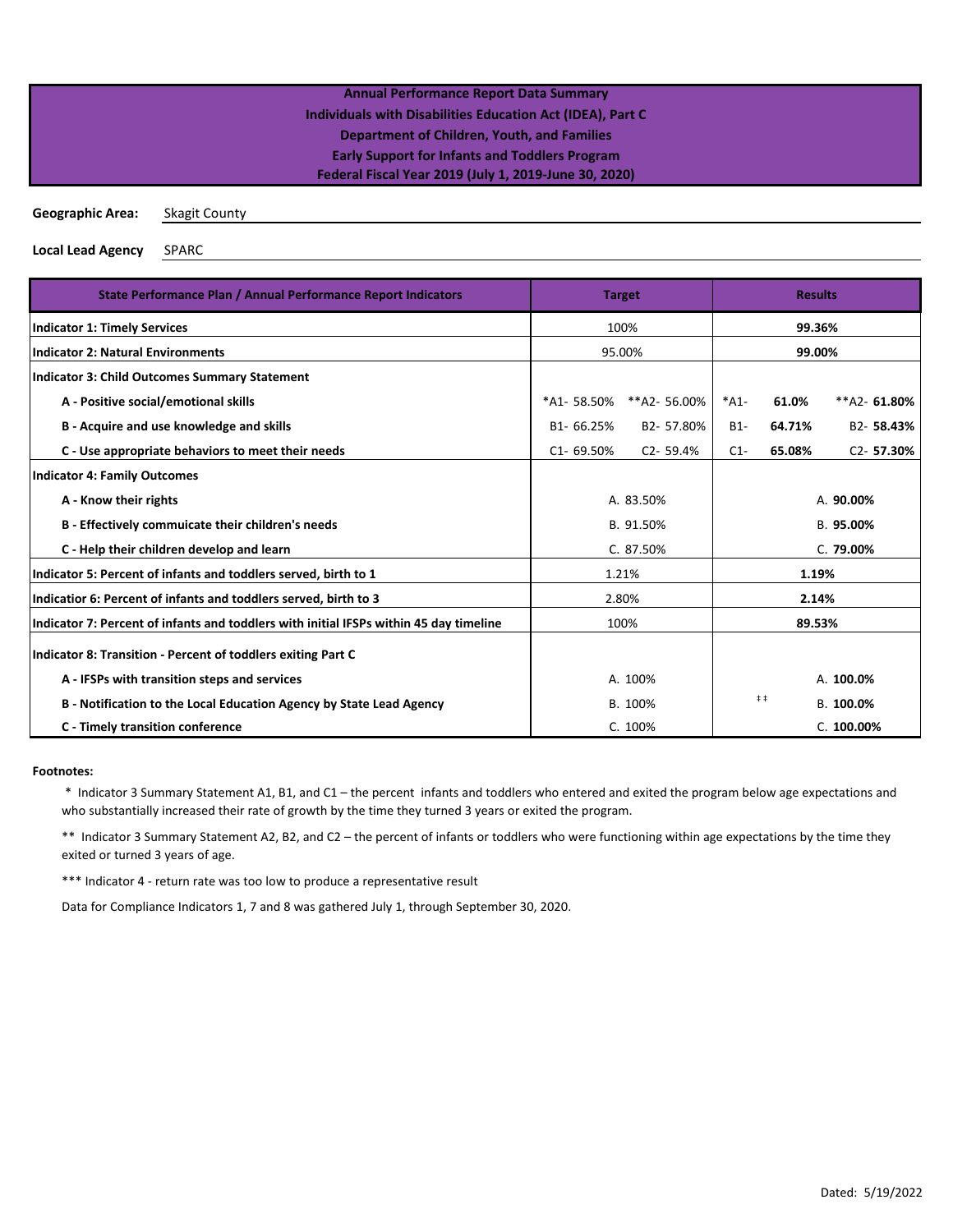**Geographic Area:** Snohomish County

**Local Lead Agency** Snohomish Human Services

| State Performance Plan / Annual Performance Report Indicators                          | <b>Target</b> |              | <b>Results</b> |                       |                        |  |
|----------------------------------------------------------------------------------------|---------------|--------------|----------------|-----------------------|------------------------|--|
| <b>Indicator 1: Timely Services</b>                                                    |               | 100%         | 98.28%         |                       |                        |  |
| <b>Indicator 2: Natural Environments</b>                                               |               | 95.00%       | 99.00%         |                       |                        |  |
| <b>Indicator 3: Child Outcomes Summary Statement</b>                                   |               |              |                |                       |                        |  |
| A - Positive social/emotional skills                                                   | *A1-58.50%    | **A2-56.00%  | $*A1-$         | 56.8%                 | **A2-55.48%            |  |
| B - Acquire and use knowledge and skills                                               | B1-66.25%     | B2-57.80%    | $B1-$          | 65.33%                | B2-51.21%              |  |
| C - Use appropriate behaviors to meet their needs                                      | $C1 - 69.50%$ | $C2 - 59.4%$ | $C1-$          | 65.58%                | C <sub>2</sub> -54.39% |  |
| <b>Indicator 4: Family Outcomes</b>                                                    |               |              |                |                       |                        |  |
| A - Know their rights                                                                  |               | A. 83.50%    | A. 90.00%      |                       |                        |  |
| B - Effectively commuicate their children's needs                                      | B. 91.50%     |              | B. 93.00%      |                       |                        |  |
| C - Help their children develop and learn                                              |               | C. 87.50%    | C.86.00%       |                       |                        |  |
| Indicator 5: Percent of infants and toddlers served, birth to 1                        |               | 1.21%        | 1.67%          |                       |                        |  |
| Indicatior 6: Percent of infants and toddlers served, birth to 3                       | 2.80%         |              | 3.62%          |                       |                        |  |
| Indicator 7: Percent of infants and toddlers with initial IFSPs within 45 day timeline | 100%          |              |                |                       | 93.76%                 |  |
| Indicator 8: Transition - Percent of toddlers exiting Part C                           |               |              |                |                       |                        |  |
| A - IFSPs with transition steps and services                                           | A. 100%       |              |                |                       | A. 100.0%              |  |
| B - Notification to the Local Education Agency by State Lead Agency                    | B. 100%       |              |                | $\ddagger$ $\ddagger$ | B. 100.0%              |  |
| <b>C</b> - Timely transition conference                                                |               | C. 100%      |                |                       | C.90.00%               |  |

### **Footnotes:**

 \* Indicator 3 Summary Statement A1, B1, and C1 – the percent infants and toddlers who entered and exited the program below age expectations and who substantially increased their rate of growth by the time they turned 3 years or exited the program.

\*\* Indicator 3 Summary Statement A2, B2, and C2 – the percent of infants or toddlers who were functioning within age expectations by the time they exited or turned 3 years of age.

\*\*\* Indicator 4 - return rate was too low to produce a representative result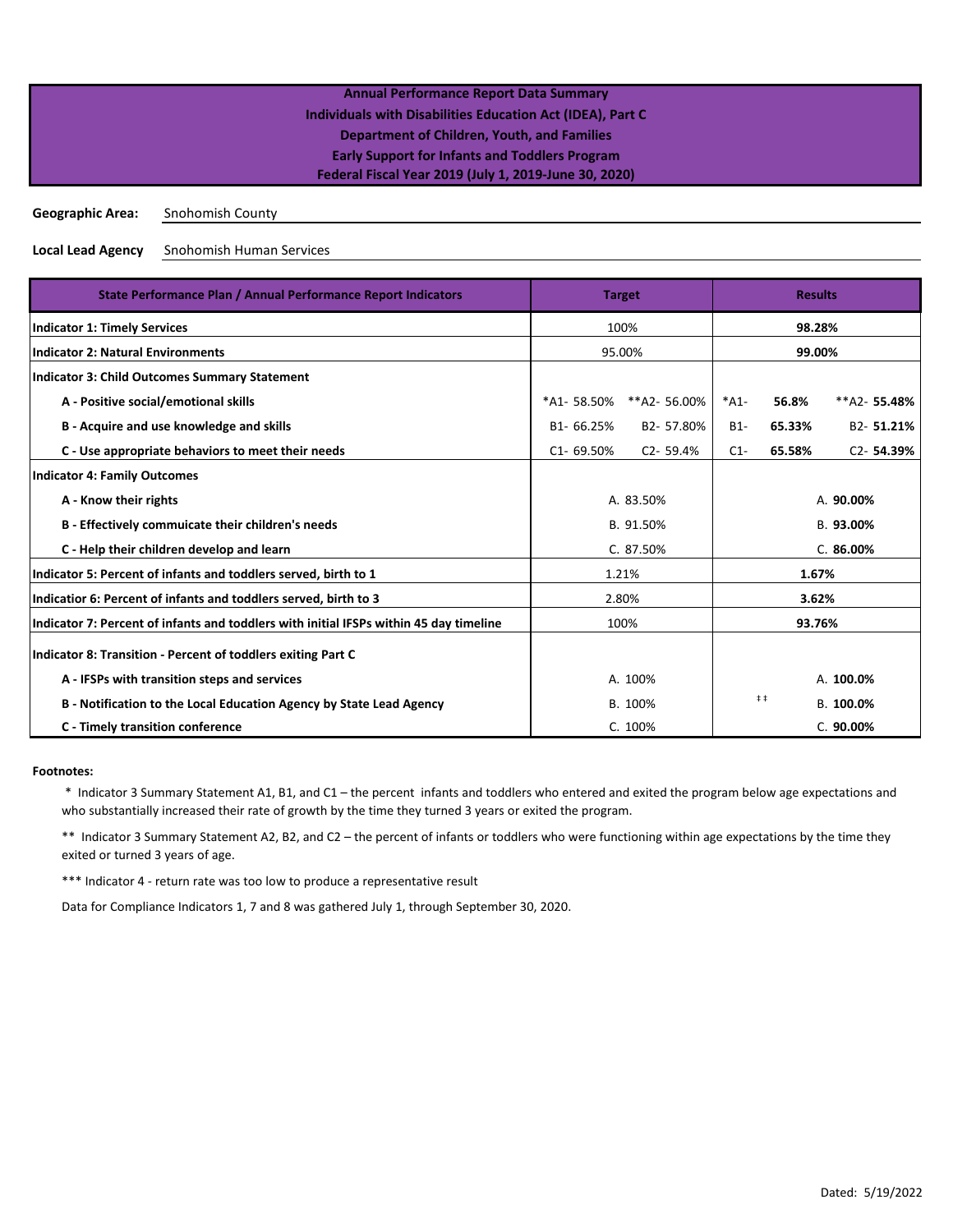**Geographic Area:** Spokane County

**Local Lead Agency** Spokane Regional Health District

| State Performance Plan / Annual Performance Report Indicators                          | <b>Target</b> |                | <b>Results</b> |                       |                |  |
|----------------------------------------------------------------------------------------|---------------|----------------|----------------|-----------------------|----------------|--|
| <b>Indicator 1: Timely Services</b>                                                    |               | 100%           | 100.00%        |                       |                |  |
| <b>Indicator 2: Natural Environments</b>                                               | 95.00%        |                | 81.00%         |                       |                |  |
| Indicator 3: Child Outcomes Summary Statement                                          |               |                |                |                       |                |  |
| A - Positive social/emotional skills                                                   | *A1-58.50%    | **A2-56.00%    | $*A1-$         | 63.6%                 | $**$ A2-64.03% |  |
| B - Acquire and use knowledge and skills                                               | B1-66.25%     | B2-57.80%      | $B1-$          | 67.60%                | B2-62.71%      |  |
| C - Use appropriate behaviors to meet their needs                                      | $C1 - 69.50%$ | $C2 - 59.4%$   | $C1-$          | 75.12%                | $C2 - 60.90%$  |  |
| <b>Indicator 4: Family Outcomes</b>                                                    |               |                |                |                       |                |  |
| A - Know their rights                                                                  |               | A. 83.50%      |                |                       | A. 95.00%      |  |
| B - Effectively commuicate their children's needs                                      | B. 91.50%     |                | B. 92.00%      |                       |                |  |
| C - Help their children develop and learn                                              | C. 87.50%     |                |                | C.84.00%              |                |  |
| Indicator 5: Percent of infants and toddlers served, birth to 1                        |               | 1.21%<br>6.19% |                |                       |                |  |
| Indicatior 6: Percent of infants and toddlers served, birth to 3                       |               | 2.80%<br>5.74% |                |                       |                |  |
| Indicator 7: Percent of infants and toddlers with initial IFSPs within 45 day timeline | 100%          |                | 96.76%         |                       |                |  |
| Indicator 8: Transition - Percent of toddlers exiting Part C                           |               |                |                |                       |                |  |
| A - IFSPs with transition steps and services                                           | A. 100%       |                |                |                       | A. 100.0%      |  |
| B - Notification to the Local Education Agency by State Lead Agency                    | B. 100%       |                |                | $\ddagger$ $\ddagger$ | B. 100.0%      |  |
| <b>C</b> - Timely transition conference                                                |               | C. 100%        |                |                       | C. 91.79%      |  |

### **Footnotes:**

 \* Indicator 3 Summary Statement A1, B1, and C1 – the percent infants and toddlers who entered and exited the program below age expectations and who substantially increased their rate of growth by the time they turned 3 years or exited the program.

\*\* Indicator 3 Summary Statement A2, B2, and C2 – the percent of infants or toddlers who were functioning within age expectations by the time they exited or turned 3 years of age.

\*\*\* Indicator 4 - return rate was too low to produce a representative result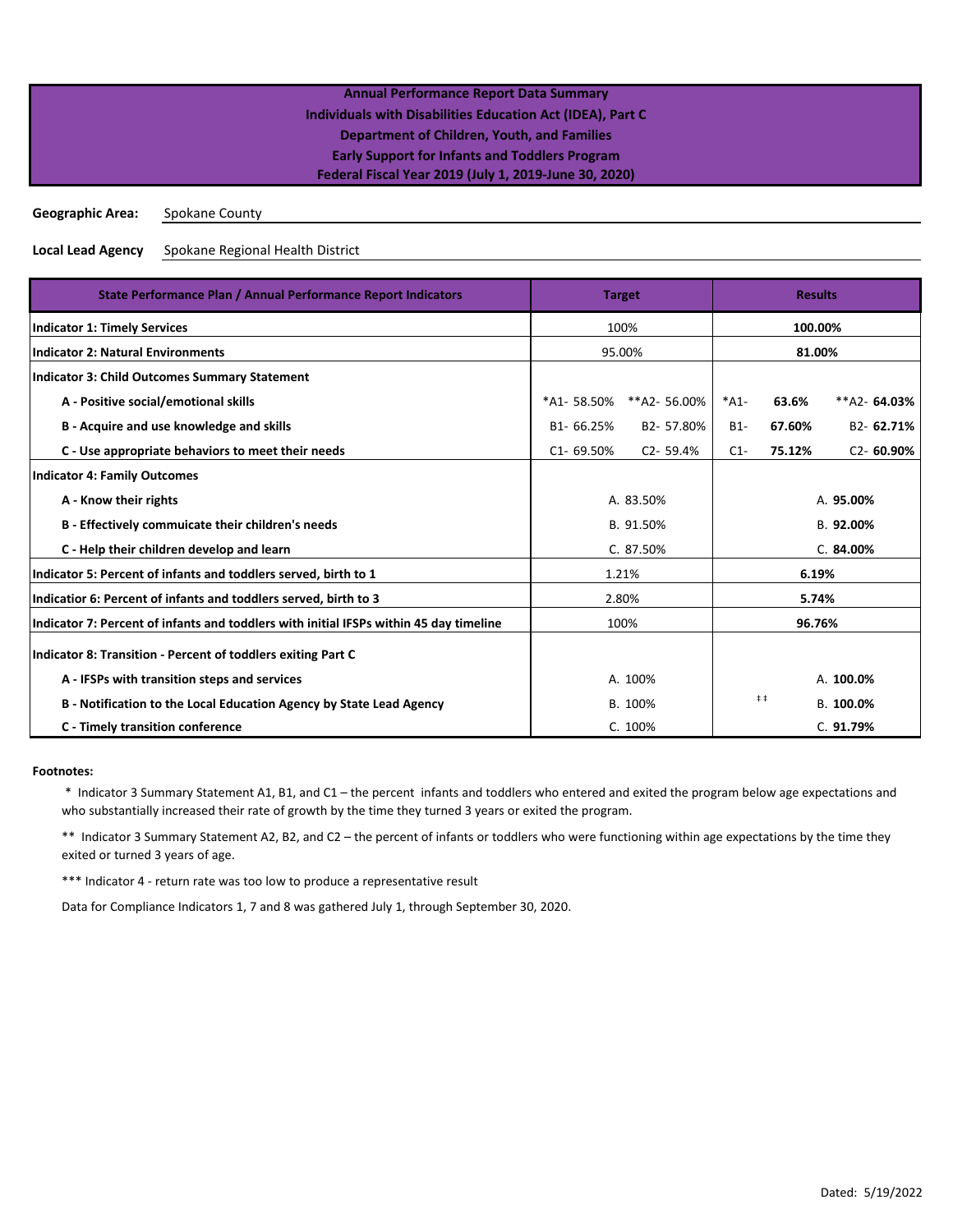**Geographic Area:** Thurston, Mason, Grays Harbor Counties

**Local Lead Agency** Parent to Parent of Thurston County

| State Performance Plan / Annual Performance Report Indicators                          | <b>Target</b>  |              | <b>Results</b> |                       |                |
|----------------------------------------------------------------------------------------|----------------|--------------|----------------|-----------------------|----------------|
| <b>Indicator 1: Timely Services</b>                                                    |                | 100%         |                | 98.89%                |                |
| <b>Indicator 2: Natural Environments</b>                                               | 95.00%         |              | 100.00%        |                       |                |
| <b>Indicator 3: Child Outcomes Summary Statement</b>                                   |                |              |                |                       |                |
| A - Positive social/emotional skills                                                   | *A1-58.50%     | **A2-56.00%  | $*A1-$         | 58.8%                 | $**$ A2-54.72% |
| B - Acquire and use knowledge and skills                                               | B1-66.25%      | B2-57.80%    | $B1-$          | 64.80%                | B2-52.12%      |
| C - Use appropriate behaviors to meet their needs                                      | $C1 - 69.50%$  | $C2 - 59.4%$ | $C1-$          | 62.04%                | $C2 - 58.96%$  |
| <b>Indicator 4: Family Outcomes</b>                                                    |                |              |                |                       |                |
| A - Know their rights                                                                  |                | A. 83.50%    |                | A. 86.00%             |                |
| B - Effectively commuicate their children's needs                                      | B. 91.50%      |              | B. 89.00%      |                       |                |
| C - Help their children develop and learn                                              |                | C. 87.50%    |                | C.87.00%              |                |
| Indicator 5: Percent of infants and toddlers served, birth to 1                        |                | 1.21%        | 1.39%          |                       |                |
| Indicatior 6: Percent of infants and toddlers served, birth to 3                       | 2.80%<br>2.75% |              |                |                       |                |
| Indicator 7: Percent of infants and toddlers with initial IFSPs within 45 day timeline | 100%           |              | 96.79%         |                       |                |
| Indicator 8: Transition - Percent of toddlers exiting Part C                           |                |              |                |                       |                |
| A - IFSPs with transition steps and services                                           | A. 100%        |              |                |                       | A. 100.0%      |
| B - Notification to the Local Education Agency by State Lead Agency                    | B. 100%        |              |                | $\ddagger$ $\ddagger$ | B. 100.0%      |
| C - Timely transition conference                                                       |                | C. 100%      |                |                       | C.96.60%       |

### **Footnotes:**

 \* Indicator 3 Summary Statement A1, B1, and C1 – the percent infants and toddlers who entered and exited the program below age expectations and who substantially increased their rate of growth by the time they turned 3 years or exited the program.

\*\* Indicator 3 Summary Statement A2, B2, and C2 – the percent of infants or toddlers who were functioning within age expectations by the time they exited or turned 3 years of age.

\*\*\* Indicator 4 - return rate was too low to produce a representative result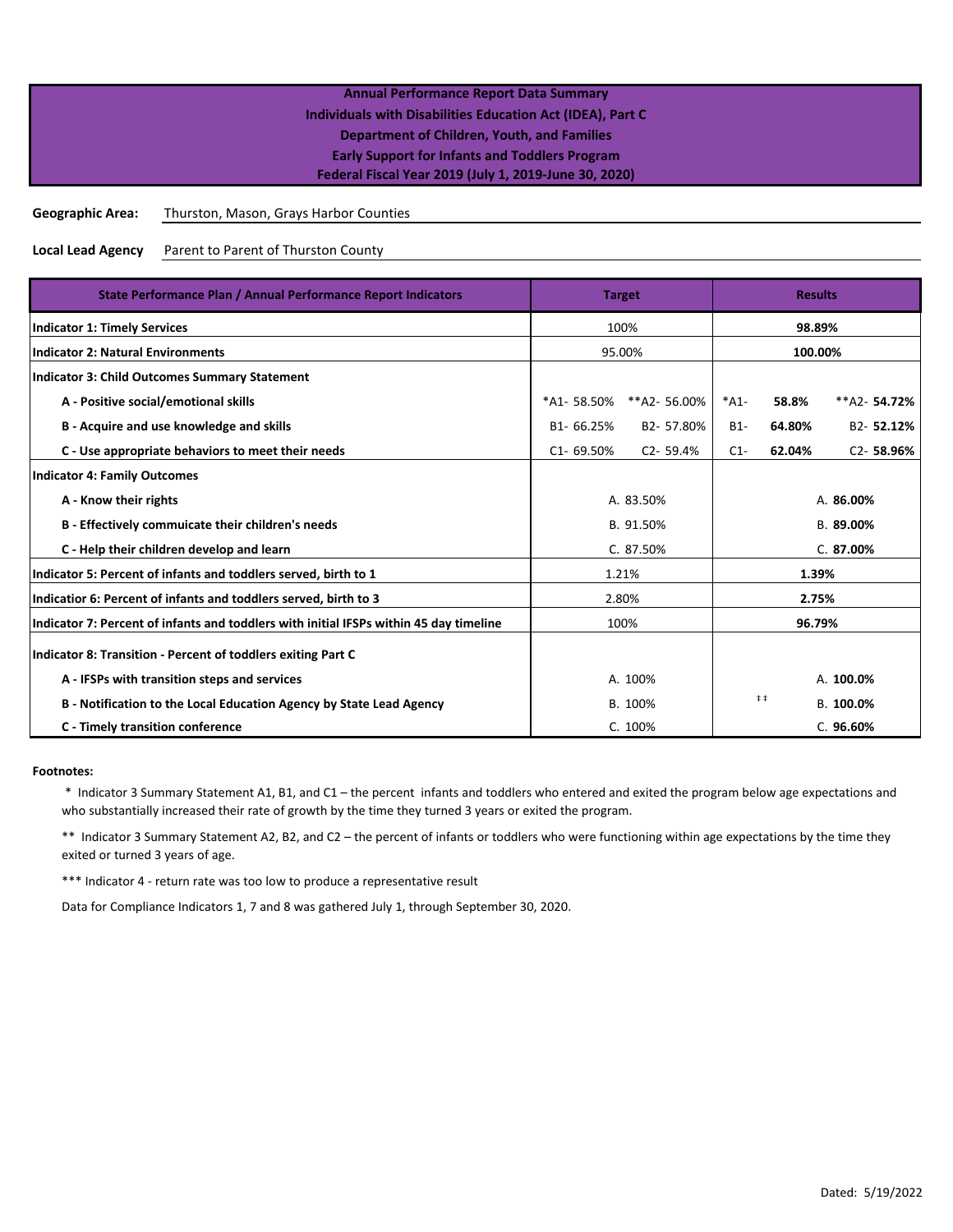|                         | <b>Annual Performance Report Data Summary</b>              |  |
|-------------------------|------------------------------------------------------------|--|
|                         | Individuals with Disabilities Education Act (IDEA), Part C |  |
|                         | <b>Department of Children, Youth, and Families</b>         |  |
|                         | <b>Early Support for Infants and Toddlers Program</b>      |  |
|                         | Federal Fiscal Year 2019 (July 1, 2019-June 30, 2020)      |  |
|                         |                                                            |  |
| <b>Geographic Area:</b> | <b>Whatcom County</b>                                      |  |

**Local Lead Agency** Opportunity Council

| State Performance Plan / Annual Performance Report Indicators                          | <b>Target</b> | <b>Results</b> |           |             |               |
|----------------------------------------------------------------------------------------|---------------|----------------|-----------|-------------|---------------|
| <b>Indicator 1: Timely Services</b>                                                    |               | 100%           |           | 99.09%      |               |
| <b>Indicator 2: Natural Environments</b>                                               |               | 95.00%         | 100.00%   |             |               |
| <b>Indicator 3: Child Outcomes Summary Statement</b>                                   |               |                |           |             |               |
| A - Positive social/emotional skills                                                   | *A1-58.50%    | **A2-56.00%    | $*A1-$    | 63.9%       | $**A2-55.19%$ |
| B - Acquire and use knowledge and skills                                               | B1-66.25%     | B2-57.80%      | $B1-$     | 72.54%      | B2-59.34%     |
| C - Use appropriate behaviors to meet their needs                                      | $C1 - 69.50%$ | $C2 - 59.4%$   | $C1-$     | 77.25%      | $C2 - 59.34%$ |
| <b>Indicator 4: Family Outcomes</b>                                                    |               |                |           |             |               |
| A - Know their rights                                                                  |               | A. 83.50%      |           |             | A. 94.00%     |
| B - Effectively commuicate their children's needs                                      | B. 91.50%     |                | B. 97.00% |             |               |
| C - Help their children develop and learn                                              | C. 87.50%     |                | C. 91.00% |             |               |
| Indicator 5: Percent of infants and toddlers served, birth to 1                        |               | 1.21%          | 2.96%     |             |               |
| Indicatior 6: Percent of infants and toddlers served, birth to 3                       | 2.80%         |                | 4.45%     |             |               |
| Indicator 7: Percent of infants and toddlers with initial IFSPs within 45 day timeline | 100%          |                | 96.38%    |             |               |
| Indicator 8: Transition - Percent of toddlers exiting Part C                           |               |                |           |             |               |
| A - IFSPs with transition steps and services                                           | A. 100%       |                |           |             | A. 100.0%     |
| B - Notification to the Local Education Agency by State Lead Agency                    | B. 100%       |                |           | $\pm$ $\pm$ | B. 100.0%     |
| C - Timely transition conference                                                       |               | C. 100%        |           |             | C.96.31%      |

### **Footnotes:**

 \* Indicator 3 Summary Statement A1, B1, and C1 – the percent infants and toddlers who entered and exited the program below age expectations and who substantially increased their rate of growth by the time they turned 3 years or exited the program.

\*\* Indicator 3 Summary Statement A2, B2, and C2 – the percent of infants or toddlers who were functioning within age expectations by the time they exited or turned 3 years of age.

\*\*\* Indicator 4 - return rate was too low to produce a representative result